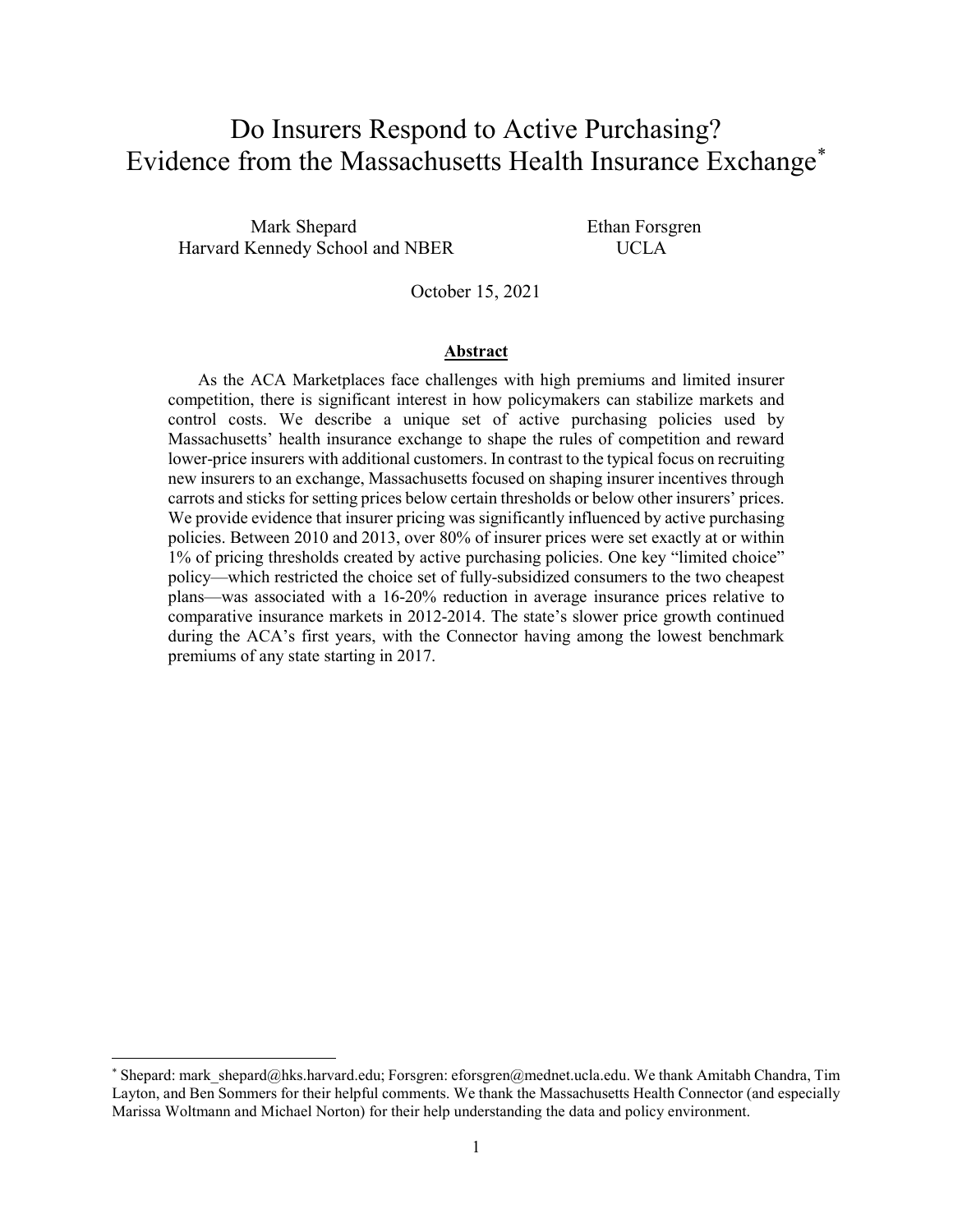## **1. INTRODUCTION**

One of the most influential ideas in modern health policy is "managed competition" (Enthoven, 1993)—the idea that proper functioning of health insurance markets requires that competition be "managed" through certain forms of government intervention. The most recent application of managed competition in the United States is in the Affordable Care Act (ACA), which has insured more than 10 million people through its subsidized insurance exchanges (officially called "Marketplaces"). The underlying goal of these exchanges is to use the market to deliver the benefits of choice and competition, while using public subsidies to broaden affordability and government regulation to ameliorate market failures such as adverse selection.

There remains significant uncertainty, however, about how to design managed competition policies in practice. The actual constellation of policies varies widely across managed competition programs and the lack of randomized implementations or good counterfactuals makes it hard to isolate natural experiments (McGuire & Van Kleef, 2018). Moreover, the tumultuous experience of the ACA Marketplaces has raised questions about the strategy's efficacy. Starting in 2017, the Marketplaces saw sharply higher premiums (Semanskee, Claxton, & Levitt, 2017), exits by several prominent insurers (Semanskee et al., 2017), and substantially reduced competition (Griffith, Jones, & Sommers, 2018). In 2018, more than half of the country lived in areas where the Marketplace had just one or two competing insurers (Kamal et al., 2017). While this share had declined to 22% of enrollees (and 54% of counties) by 2021, limited competition and high premiums remain important concerns.

In this strained environment, it is increasingly important to identify models for managed competition policies that can control costs and maintain coverage. In this paper, we describe a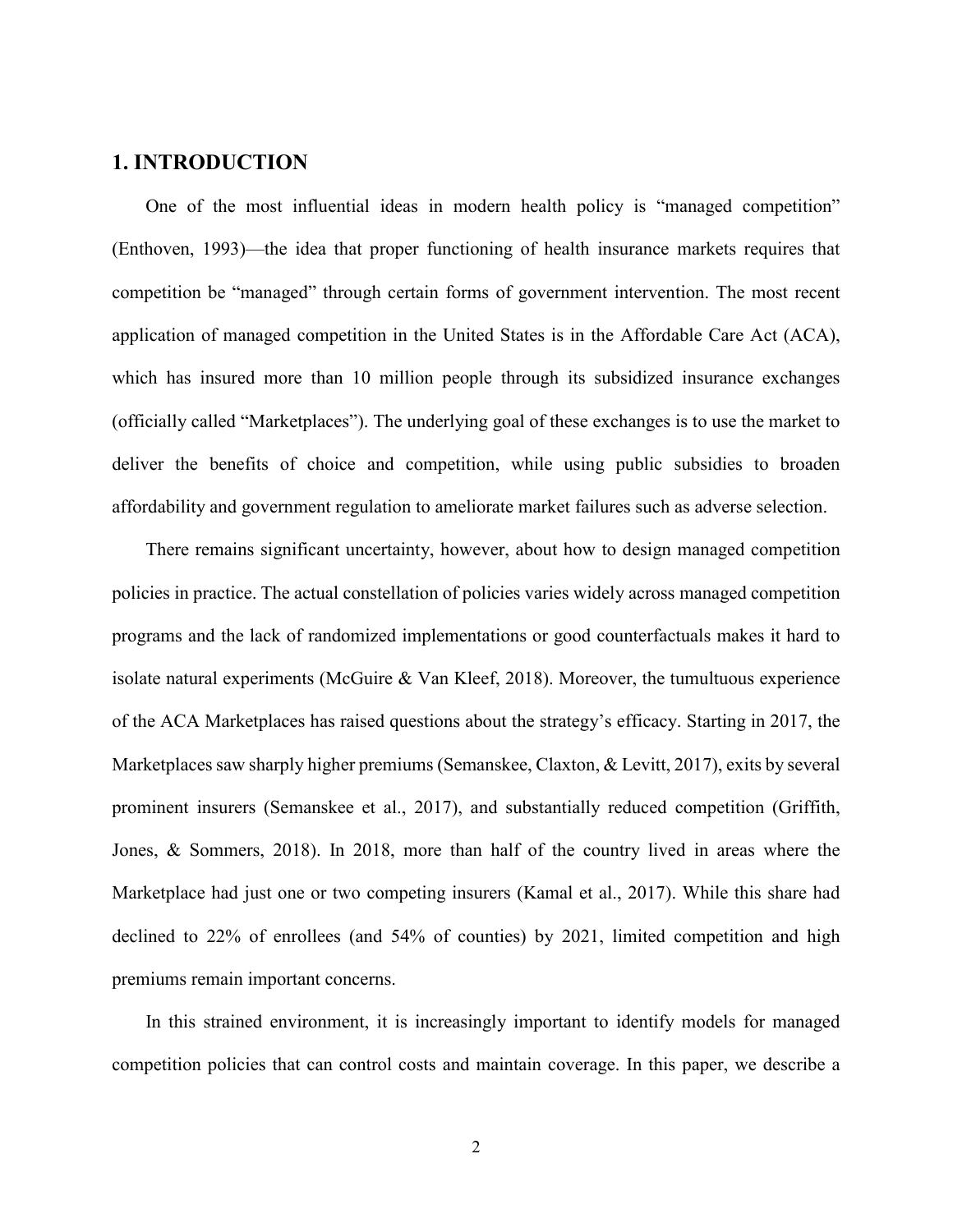unique set of policies used in the nation's pioneer exchange, the Massachusetts Connector, and present descriptive evidence on the implications of those policies.

Operating since 2006, the Connector predates the ACA exchanges that it inspired (McDonough et al., 2006). Previous studies have described the early impact of the Connector (and the state's "Romneycare" reform more broadly) on coverage, costs, and quality of care (Gruber, 2011; Holtz-Eakin, 2011; Mechanic, Altman, & McDonough, 2012; Weissman & Bigby, 2009). However, these studies focus largely on the history of the Connector up to about 2010, and do not capture the trajectory nor the policies enacted thereafter. This key part of the Connector's story remains untold.

Our paper makes two main contributions to the literature on these issues. First (in Section 2), we describe a unique set of competitive policies that the Connector enacted in its low-income subsidized segment – a program called Commonwealth Care (CommCare) prior to 2014 and ConnectorCare under the ACA. While most ACA Marketplaces act as a passive price-taker – or *clearinghouse* – for plans and consumers, the Connector used its regulatory and purchasing power (through subsidies) to become an *active purchaser* in the market. Active purchasing involves the government using its purchasing power to shape the rules of competition as opposed to the more passive clearinghouse approach that seeks to "let the market work."[2](#page-2-0)

When the ACA was implemented, a handful of other states (most famously California) also took an active purchasing approach to their exchanges.<sup>[3](#page-2-1)</sup> However, Massachusetts' approach in the

<span id="page-2-0"></span><sup>&</sup>lt;sup>2</sup> In the context of Enthoven's managed competition strategy, an active purchaser is attempting to fulfill the role of a government "sponsor", which "structures and adjusts the market to overcome attempts by insurers to avoid price competition" (Enthoven, 1993).

<span id="page-2-1"></span> $3$  Krinn and colleagues label 10 states (including Massachusetts) as active purchasers, though the degree of activity varies widely (Krinn, Karaca-Mandic, & Blewett, 2015). They find that active purchasing states had higher premiums in 2014, but the evidence is entirely cross-sectional. Robinson and colleagues describe the policies used by California (which they call "the nation's most active purchaser"), including selective contracting, negotiating premiums, and standardizing benefits (Robinson, Lee, & Goldman, 2015). They argue these policies have been effective at keeping premiums low and delivering better quality plans.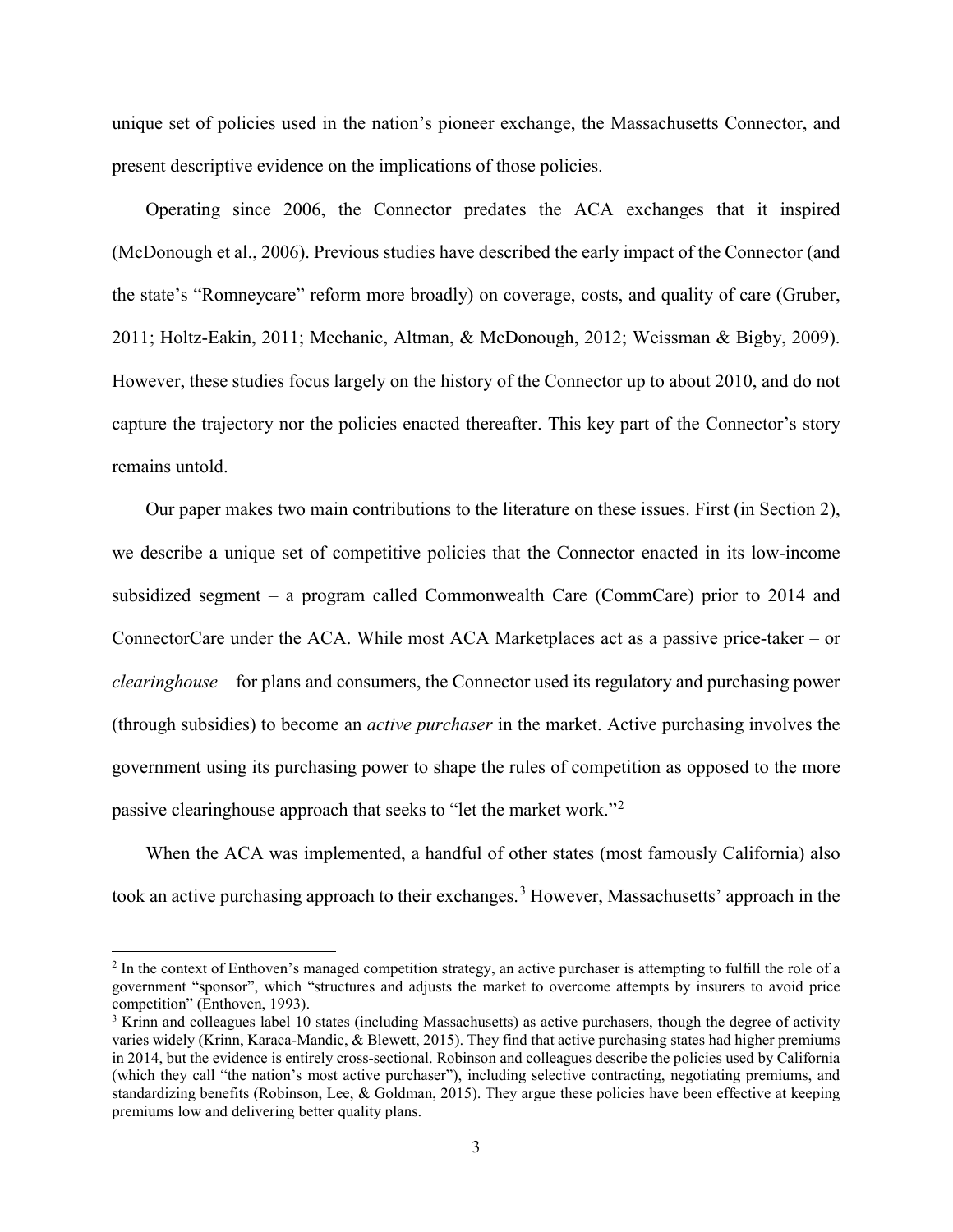Connector went further than the others. California, for example, employed two main policies: standardized plan benefits and selective contracting—the latter of which involves excluding (or threatening to exclude) plans with high prices or insufficient provider networks. While Massachusetts similarly standardizes benefits and retains the power to selectively contract, we identified at least four additional types of policies used at various points during its history. The first, which we call *steering through default choices*, rewards lower-price plans with members by making them the default choice for certain passive enrollees. The second approach involves *limiting choice for new enrollees*—requiring them to choose from a subset of lower-price plans. Limiting new enrollees' choices is a stronger version of steering than setting enrollees' default choices, but it is less aggressive than selective contracting because it allows higher-price plans to remain in the market. Third, the Connector has *differentially subsidized low-price plans*, a technique made possible by its use of additional state subsidies after 2014. Fourth, the Connector has engaged in *direct price regulation,* requiring plans to price within a specified range (often with aggressive price caps).

Taken together, these policies provide carrots and sticks that make insurers' demand curves more price elastic, thus augmenting the incentive to compete on prices. This approach differs from the standard thinking that increasing competition requires simply recruiting new insurers to the Marketplace. Rather than boosting the number of competitors, Massachusetts' approach involved shaping the *rules of competition* in ways that encouraged more aggressive price competition among the insurers in the market.

The second contribution of the paper (in Sections 3-4) is to present evidence on the effects of these policies on insurance prices. While this evidence is fundamentally descriptive, it supports our hypothesis that active purchasing policies played an important role in shaping insurer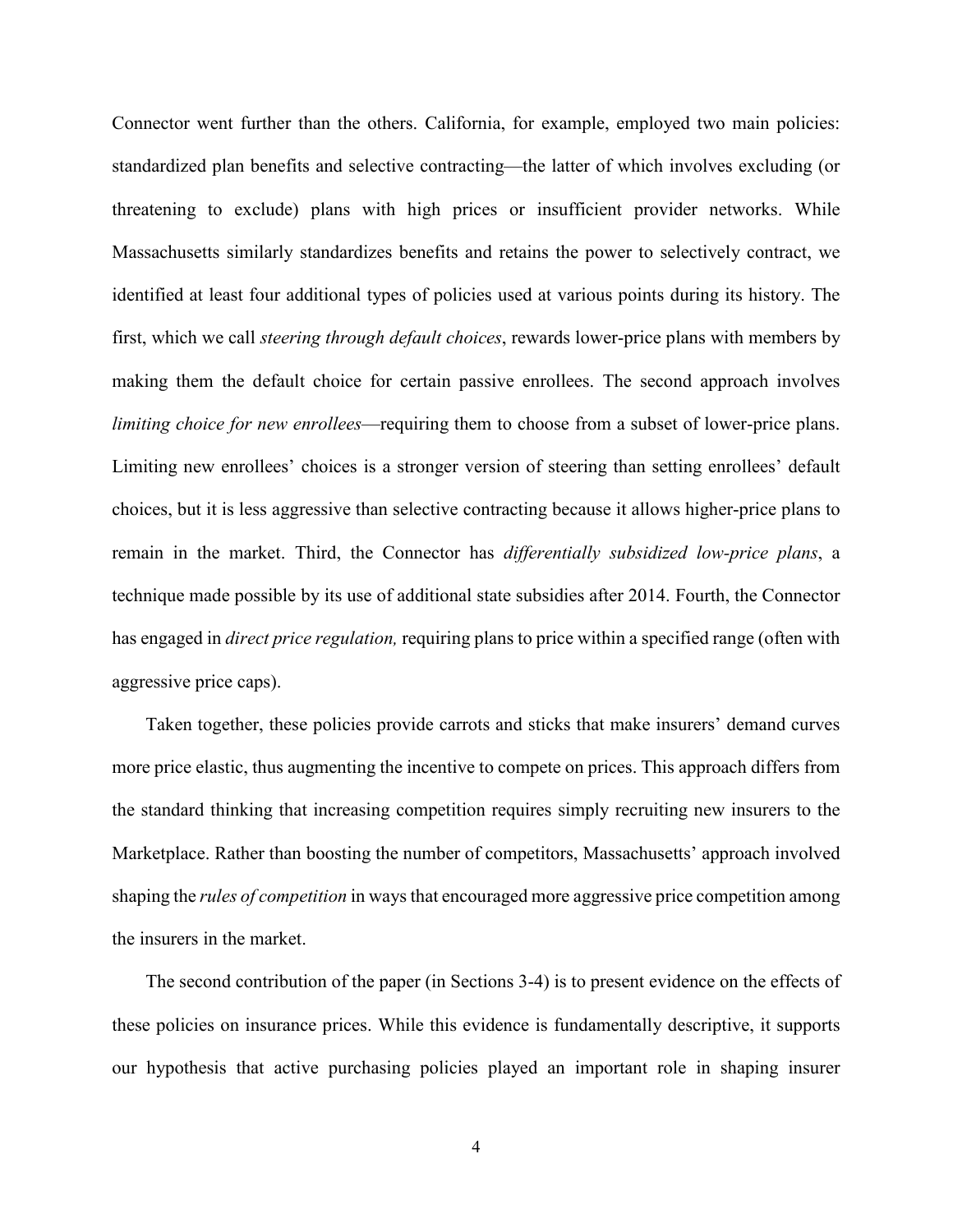competition. We present three pieces of evidence. First, exploiting the fact that several competitive policies were associated with explicit price targets, we find that a large share of insurer prices (84 percent over the 2010-2013 period) were set exactly at or within 1 percent below the relevant target levels. This "price bunching" suggests that the targets were effective at influencing prices, although it is difficult to quantify the magnitude of the effects.

Second, we study the introduction of the limited choice policy in 2012 which required a subset of new enrollees to choose one of the two cheapest plans in the market. We find that the policy was associated with a sharp fall in insurance prices by about 14 percent over two years. This was a substantial price reduction for insurance markets – where prices typically only rise over time. The reduction did not occur in other markets (including the state's Medicaid and commercial insurance) and is statistically significant in difference-in-difference regressions. A closer look at insurer bids provides evidence consistent with a causal interpretation. After the policy's introduction, insurer bids newly segmented into two groups. Two to three insurers (depending the year) cut prices dramatically, competing to be among the lowest two bidders who would win the limited choice enrollees. The remaining insurers kept prices relatively high. This bimodal pattern is consistent with what one would expect from the incentives created by the limited choice policy.

Third, we show evidence that the Connector's relatively slow Marketplace premium growth has been sustained into the first years of the ACA under the ConnectorCare program. Over the 2014-2018 period, the Connector's benchmark second cheapest silver plan premium grew by an average of 4 percent per year, versus premium growth of 16 percent in the median state. As a result of this slower growth, Massachusetts' shifted to having some of the lowest premiums in the nation, falling from the twenty-fifth to the second-lowest benchmark premiums across all states. It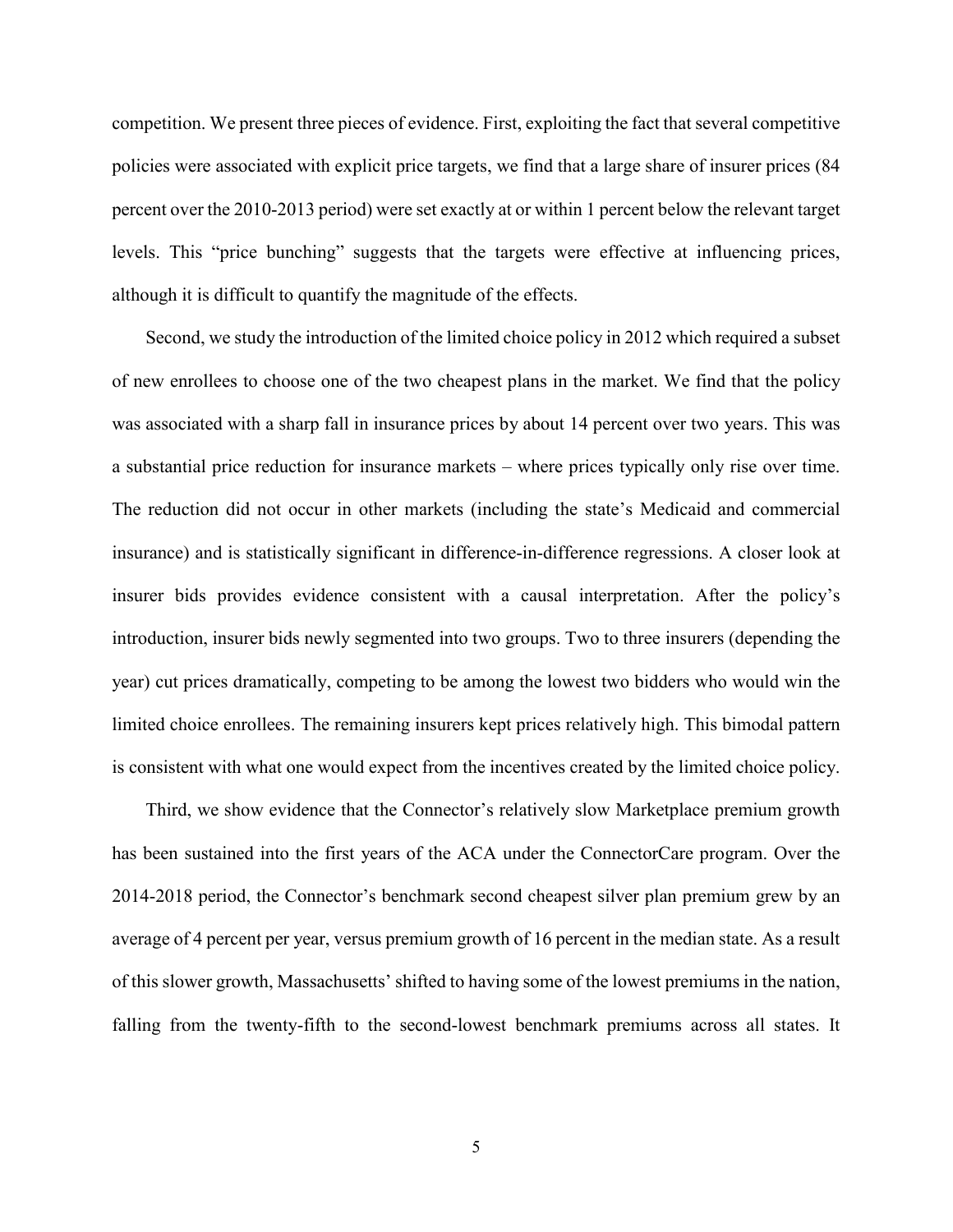maintained its status as the second- or third-lowest premium state from 2017-2020, although it rose to the 8<sup>th</sup>-lowest price in 2021.

Overall, this body of evidence suggests that active purchasing policies and managed competition can play a substantial role in reducing price growth in health insurance markets. However, it is important to note the limitations of our analysis. Fundamentally, our study reports on the outcomes of policy experimentation in a single state Marketplace, making it difficult to draw strong causal conclusions. Moreover, the simultaneous implementation of policies over time makes it difficult to quantify exact magnitudes of effects. We view our study as making a more modest descriptive contribution – highlighting a unique set of competitive policies in the Massachusetts Connector and showing that they have been associated with relative success at controlling insurance costs.

Our paper proceeds as follows. Section 2 describes the active purchasing policies used by the Connector, both prior to and after the ACA. Section 3 lays out the data and methods. Section 4 presents our empirical results, and Section 5 discusses them and concludes.

## **2. ACTIVE PURCHASING IN THE MASSACHUSETTS EXCHANGE**

#### **Background and Policy Overview**

Like the ACA for which it was a model, Massachusetts' 2006 health reform law ("RomneyCare") sought to expand coverage by issuing an individual mandate and providing subsidies for individuals to purchase private health insurance (McDonough et al., 2006). Subsidies were available for individuals up to 300 percent of the federal poverty level to purchase insurance through the Commonwealth Care ("CommCare") exchange. A separate market called CommChoice was available for individuals above 300 percent of poverty without subsidies (see Ericson and Starc, 2015).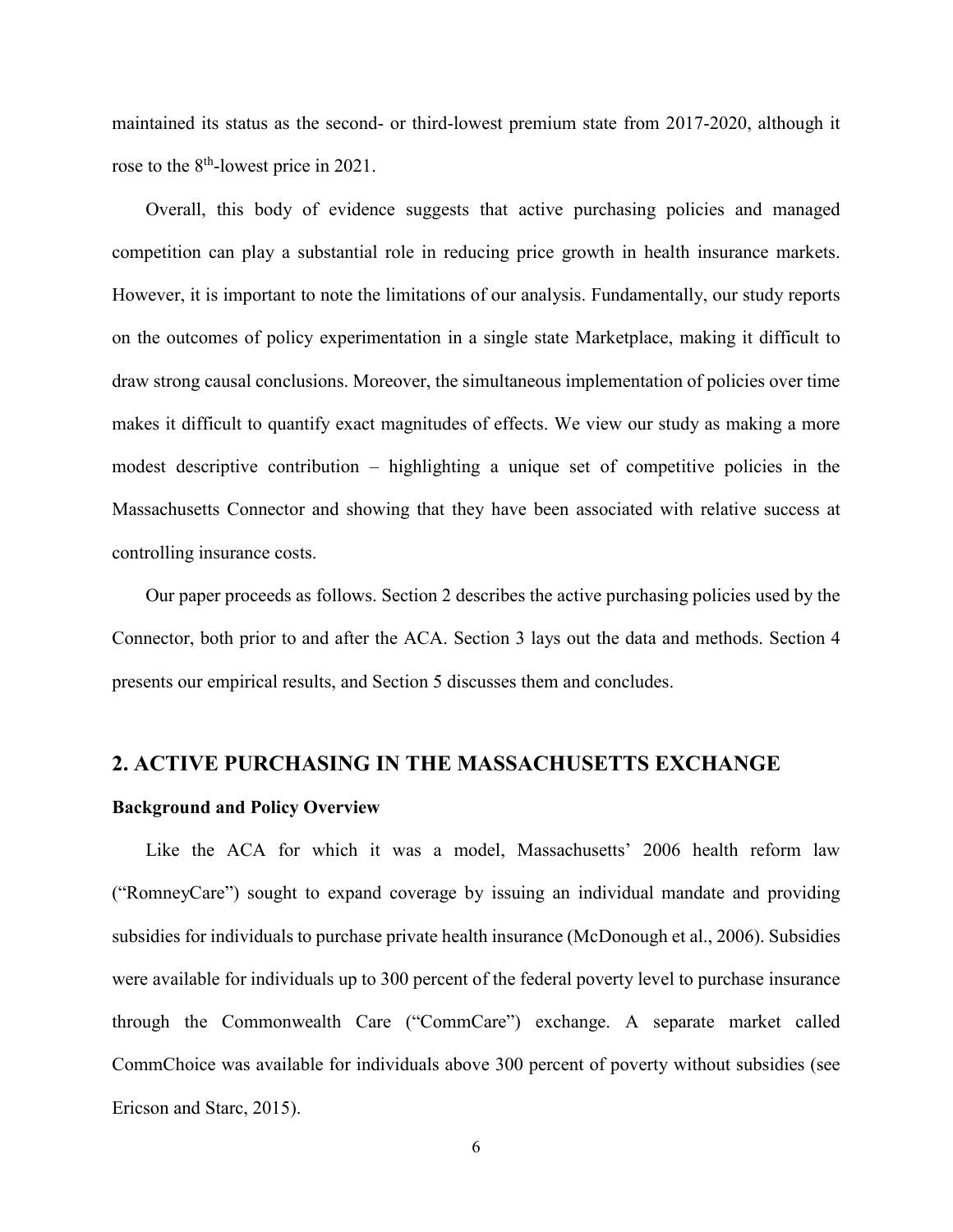In this paper, we focus on the policies the Connector used in regulating CommCare as a market-based insurance program. These differed from the way most ACA Marketplaces work today. Most ACA Marketplaces operate as a *clearinghouse*, with the regulator working as a passive market facilitator. Except for regulating benefits and distributing subsidies, regulators in this model seek to minimize interventions in the market. The guiding principle of this clearinghouse model is to "let the market work."

In contrast, the Connector operated CommCare as an *active purchaser*. Active purchasing draws on strategies of competitive procurement used by employers and state Medicaid programs to contract with private health insurers.<sup>[4](#page-6-0)</sup> The guiding principle is to use the government's regulatory and purchasing power to shape the competitive incentives and encourage desired outcomes like cost control or quality improvement.

Previous authors have defined certain tools used in active purchasing (Bingham, Cohen, & Bertko, 2018; Corlette & Volk, 2011). They have also observed how these tools have been employed in exchanges such as California and Massachusetts (Bingham et al., 2018; Corlette, Alker, Touschner, & Volk, 2011). To date, these descriptions have focused on policies like "standardization of benefits" and "selective contracting". In the case of CommCare, for example, the Connector required that subsidized plans cover a standard set of benefits with an actuarial value of approximately 95-99 percent, depending on the enrollee's income. It also reserved the right to have final say over which plans were eligible for subsidies, and actively recruited insurers to join the market.

<span id="page-6-0"></span> <sup>4</sup> This strategy grew out of CommCare's genesis as a hybrid between a traditional individual insurance market and a Medicaid program. Consistent with this viewpoint, the Connector called the annual process of soliciting insurer price bids as a "procurement" process.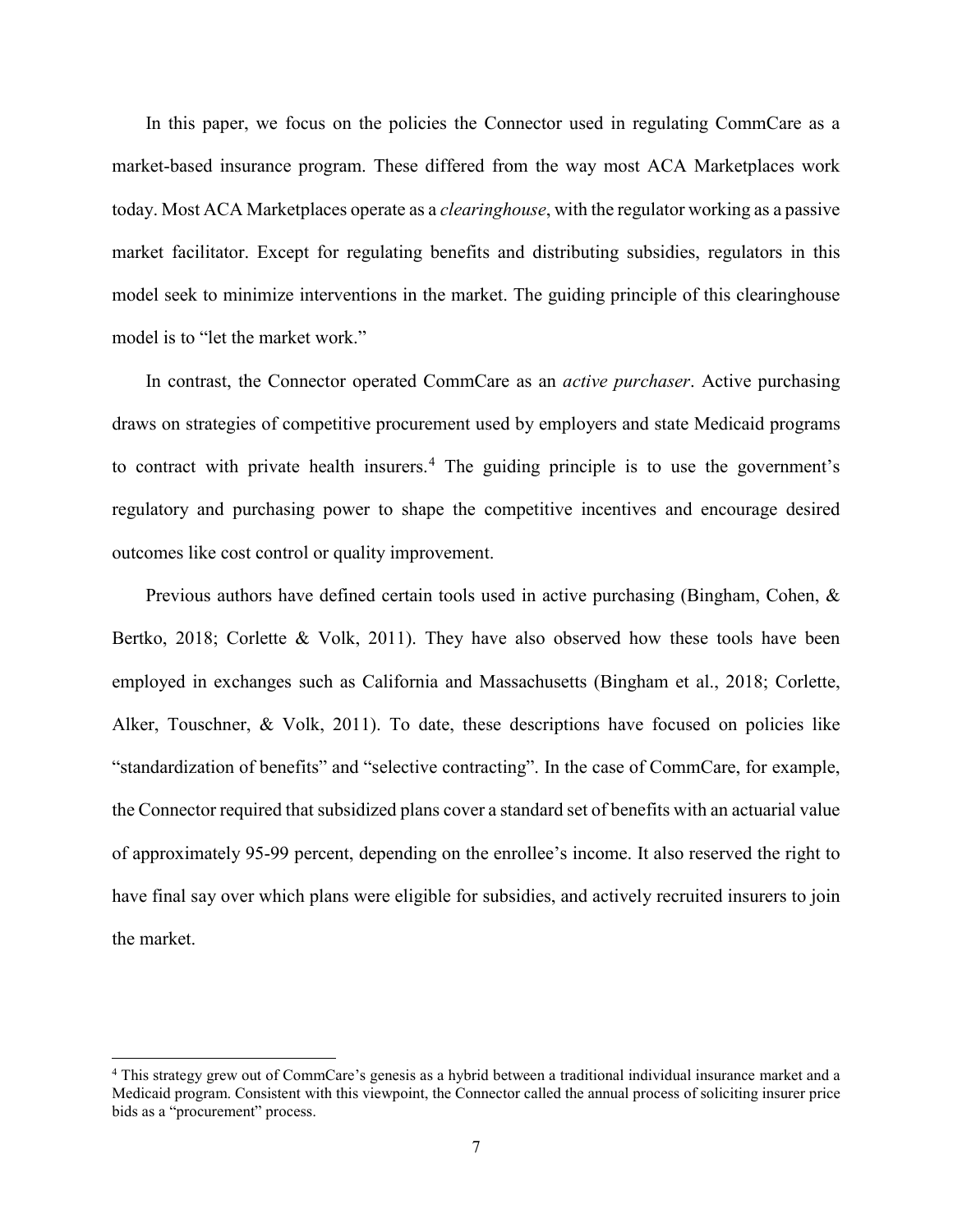The Connector differed in important ways, however, from other active purchasers. In addition to selective contracting and standardization of benefits, the Connector significantly broadened its active purchasing toolkit. Additional active purchasing strategies used in CommCare included:

- 1) **Steering to low-price plans through default options:** Many subsidized insurance enrollees are passive and fail to actively select a plan once they qualify for a subsidy. The Connector leveraged this reality to reward low-price insurers in two ways. First, it used *preferential auto-assignment* to enroll passive new enrollees into low-price plans. Second, it threatened to invoke *"active open enrollment"* if plans failed to price below certain targets. If invoked, active open enrollment would have eliminated auto-renewal during the yearly open enrollment window and required all enrollees to actively select a plan or else be defaulted into a low-price plan.<sup>[5](#page-7-0)</sup>
- 2) **Limiting choice to low-price plans:** An even stronger way of rewarding competition on price involves *requiring* enrollees to choose low-price plans. In an extreme version, this could mean that only low-price plans (e.g., pricing below a threshold) can operate in the market – a policy analogous to selective contracting. However, as we describe below, the Connector applied limited choice only for new enrollees and only for the lowest-income segment of the market (below 100 percent of poverty) who were fully subsidized. This setup lessened disruption by allowing higher-price plans to continue operating in the

<span id="page-7-0"></span> $<sup>5</sup>$  Auto-assignment continued through 2010, after which it was ended for budgetary reasons. (After this, passive new</sup> enrollees did not receive coverage.) The Connector used a threat of active open enrollment in 2010 and 2012, and as we show, the threat proved so effective that nearly all plans complied by pricing below the target.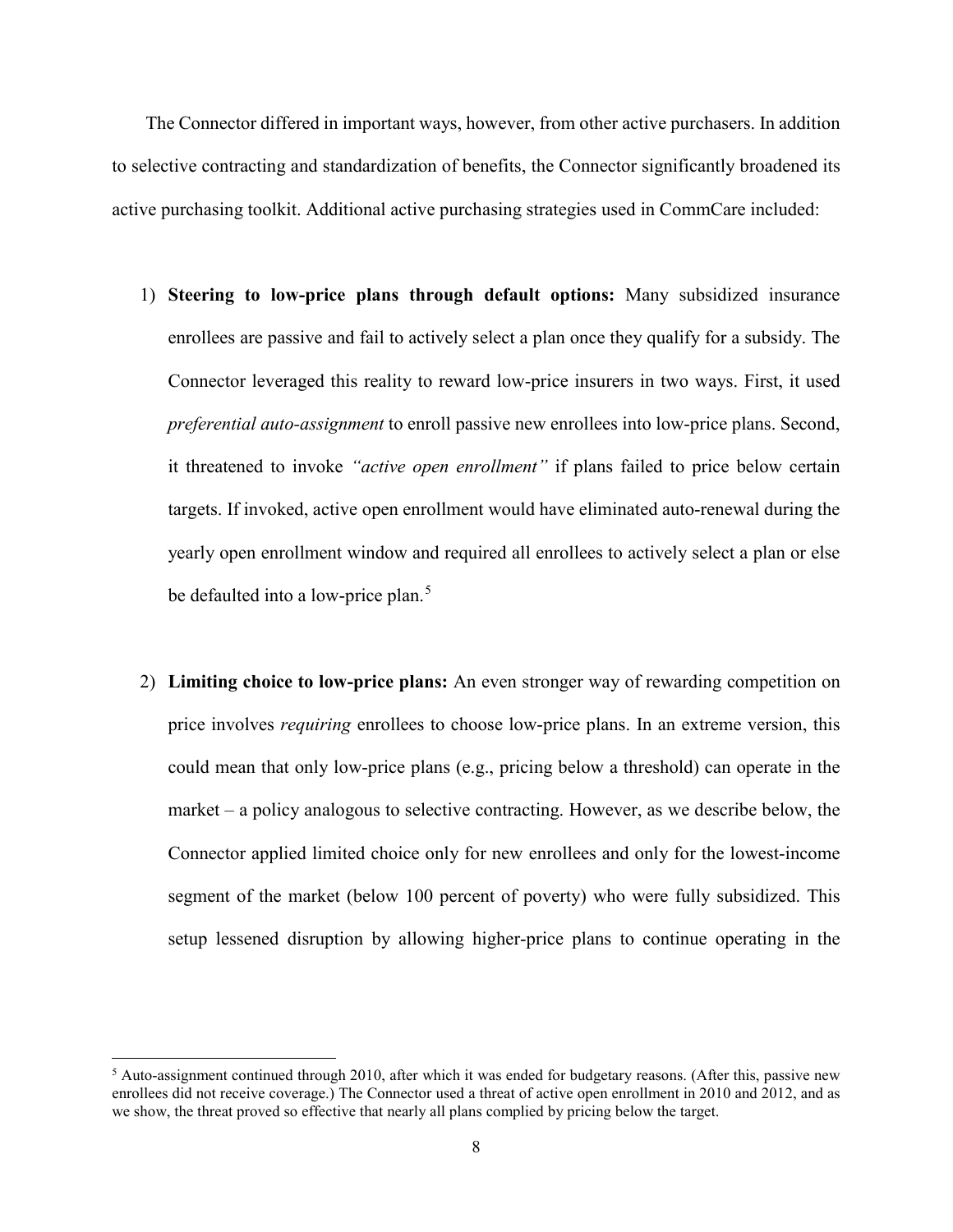market (and avoid forcing their enrollees to switch plans), giving them the opportunity to bid low in future years.

- 3) **Pricing regulation:** The simplest way to lower prices is to directly impose price caps on participating insurers. The Connector started using price caps in 2010, and these were binding on at least one plan in every year from 2010-2014. Interestingly, the Connector also imposed price floors (which were binding in several years) to satisfy federal rules requiring that prices fall within an actuarially sound rate range.
- 4) **Differential subsidies for low-price plans:** In the post-ACA Connector, Massachusetts rewarded low-price insurers by offering differentially large subsidies for these plans. The state offered add-on subsidies (on top of federal tax credits) to lower premiums for silver plans for a subset of enrollees (with incomes below 300% of poverty), but it limited these subsidies to the lowest-cost silver plans in each region. We discuss this "ConnectorCare" program further below.

#### **Timeline of Active Purchasing in CommCare**

Table 1 summarizes the timeline of active purchasing policies used in CommCare. In the exchange's early years (fiscal 2007 to 2009),<sup>[6](#page-8-0)</sup> the Connector took a relatively passive approach: it required standardized benefits and reserved the right to selectively contract with plans, but the main competitive policy was auto-assignment of passive new enrollees into low-price plans.

<span id="page-8-0"></span> <sup>6</sup> References to years in this discussion are to Massachusetts fiscal years, which run from July-June. For instance, state fiscal year 2009 ran from July 2008 to June 2009.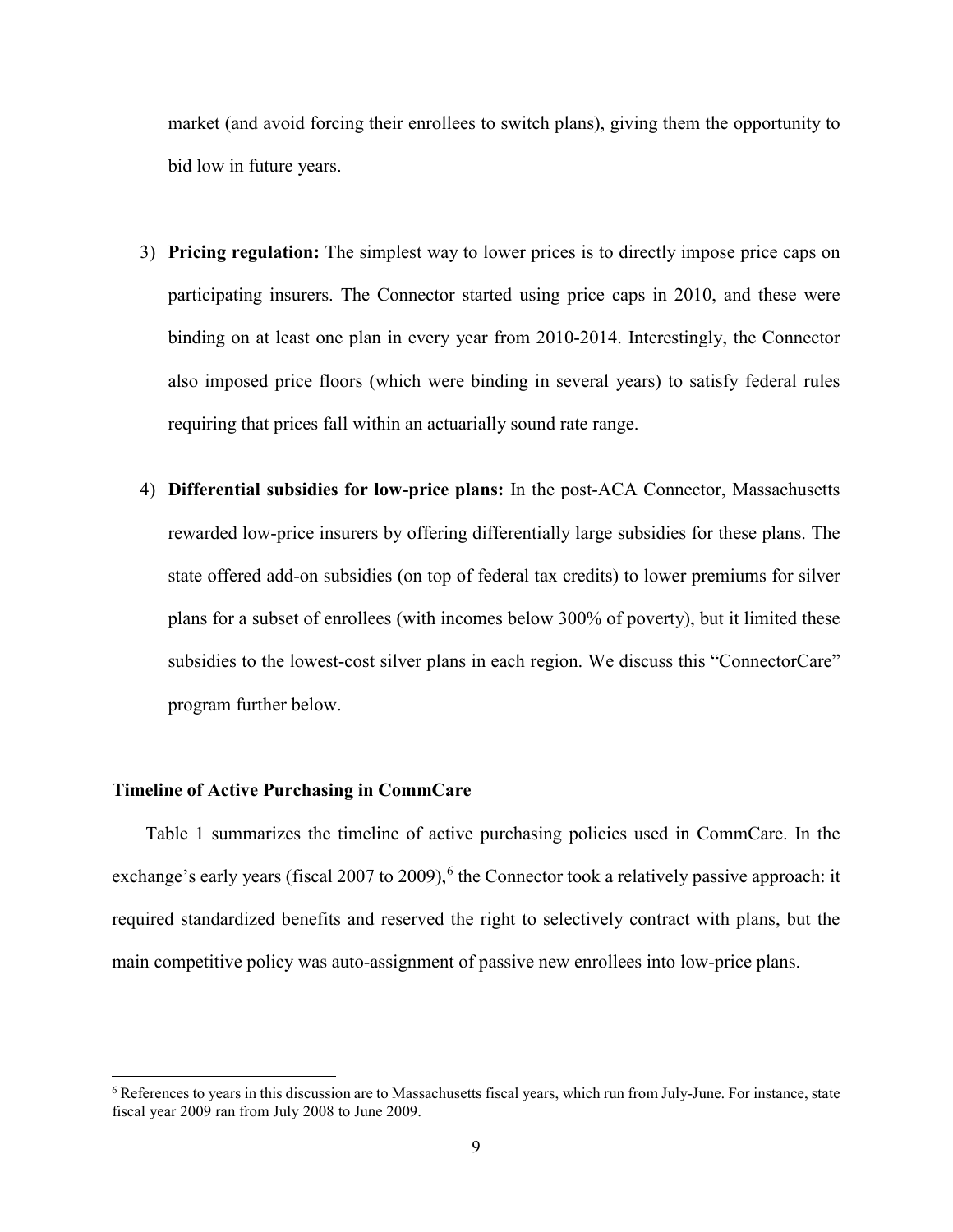Two main shifts in active purchasing policy occurred in 2010 and 2012. In 2010, the exchange instituted an aggressive premium ceiling—below what was required by the actuarially sound range and below several insurers' 2009 premiums. In addition, the Connector set several target thresholds below which insurers had to price or else risk losing enrollees through active open enrollment and auto-assignment. Insurers had to set prices at least 1 percent below a target capitation rate or enrollees would be actively enrolled in other plans; insurers also had to price at a discount of at least 2 percent or they would lose auto-assignment of passive enrollees.

This active approach to premium regulation continued in 2011, though a relatively high actuarially sound range set by a consultant prevented the exchange from using some of the policies from 2010. [7](#page-9-0)

In 2012, in response to state budget pressures, the Connector again boosted its active purchasing role. It implemented a new policy, called limited choice, whereby new enrollees in the lowest-income, fully-subsidized group (below 100 percent of poverty) were restricted to choosing the cheapest plan based on pre-subsidy price.<sup>[8](#page-9-1)</sup> The limited choice policy effectively took a large group (about half of all enrollees) that was previously insensitive to prices (since all plans were fully-subsidized) and steered them to the lowest-price plans. This policy strengthened insurer incentives to lower prices and appears to have had a major impact on competitive behavior. In competing to access this newly stratified population, two insurers tied in bidding at the bottom of the actuarially-sound range, meaning enrollees were able to choose between two options.

<span id="page-9-0"></span><sup>&</sup>lt;sup>7</sup> Because of the relatively high ASRR, the Connector set insurer premiums for medical care (the "medical bid") equal to the bottom of the ASRR for all plans. Insurers could not reduce this medical bid but could offer discounts on an administrative fee (set by default at \$32 per member-month) intended to cover non-medical costs.

<span id="page-9-1"></span><sup>&</sup>lt;sup>8</sup> The policy exempted new enrollees with recent enrollment experience in another plan that was not low-price. The policy did not apply to enrollees above 100% of poverty, who were not fully subsidized so could choose to pay more for a higher-price plan.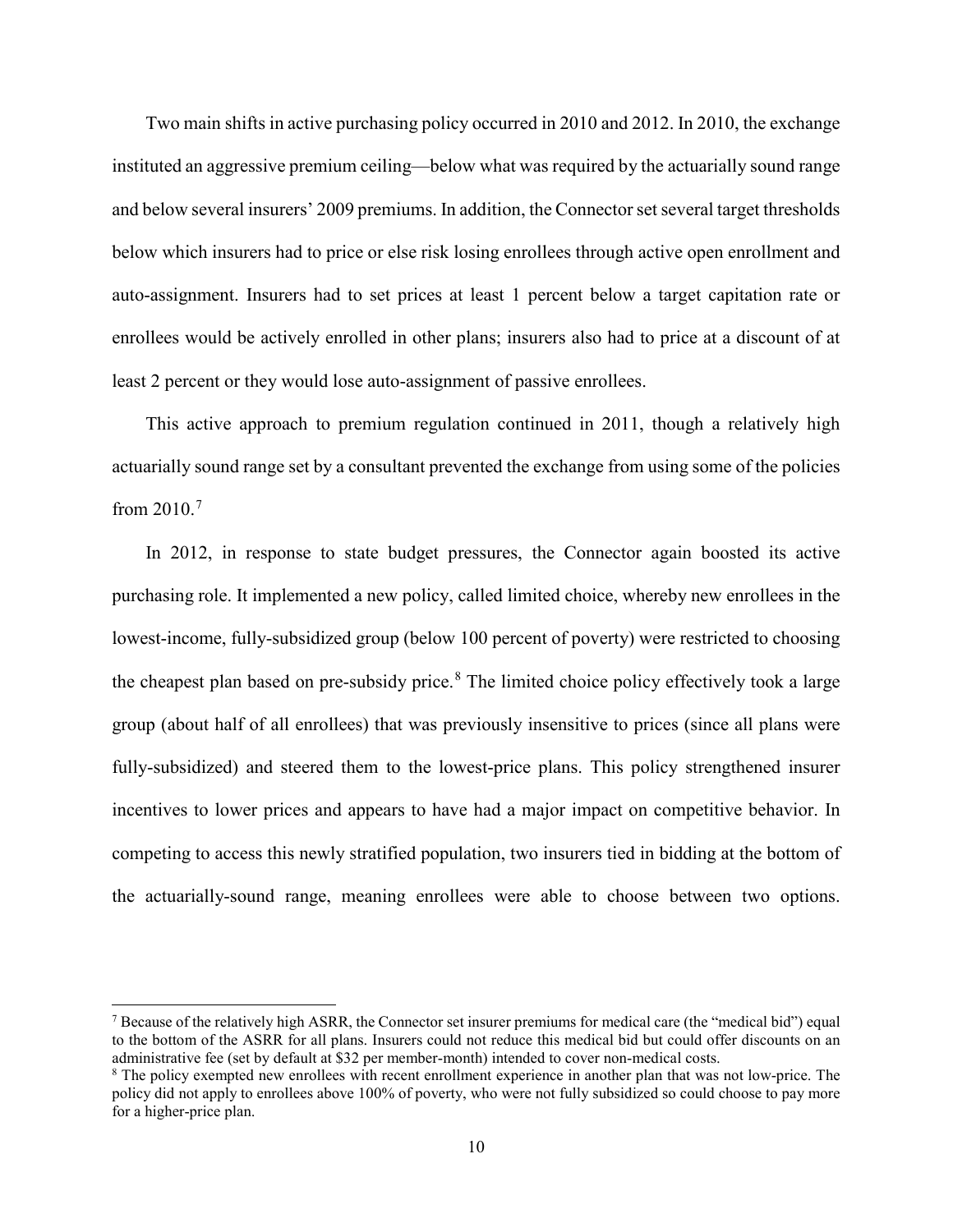Following dramatic premium reductions in 2012, CommCare continued the limited choice policy into 2013 and the shortened fiscal 2014 (July through December 2013, up to the start of the ACA).

#### **Policies after the Start of the ACA**

With the implementation of the ACA Marketplaces in 2014, several of CommCare's active purchasing policies were continued through a successor program called ConnectorCare. ConnectorCare used state subsidies over-and-above federal ACA subsidies in order to maintain CommCare's generous subsidies and actuarial values for enrollees below 300 percent of poverty. The state reserved these extra state subsidies, however, for only the five lowest-cost silver plans in each region. This form of linking subsidies to low premiums gave the state continued leverage in the marketplace and gave plans a continued incentive to keep premiums low.

### **3. STUDY DATA AND METHODS**

#### **Conceptual Approach and Statistical Analyses**

To test the role of the Connector's active purchasing policies in affecting market prices, we take several approaches. First, we examine the distribution of insurer prices relative to price thresholds set by active purchasing policies. We report the share of prices in each year that are exactly at, or within 1 percent below, these thresholds. Intuitively, when insurers price just at or below a threshold, it suggests that the policy influenced their pricing decision.

Second, we use the policy timeline described above to study the association of policy shifts with insurer prices. We focused our analysis on the most aggressive policy, the 2012 limited choice policy, which required fully-subsidized enrollees to choose one of the two cheapest plans.

We do two analyses of this 2012 change. First, we study the path of average prices in the CommCare market relative to average prices in three comparison markets: commercial insurance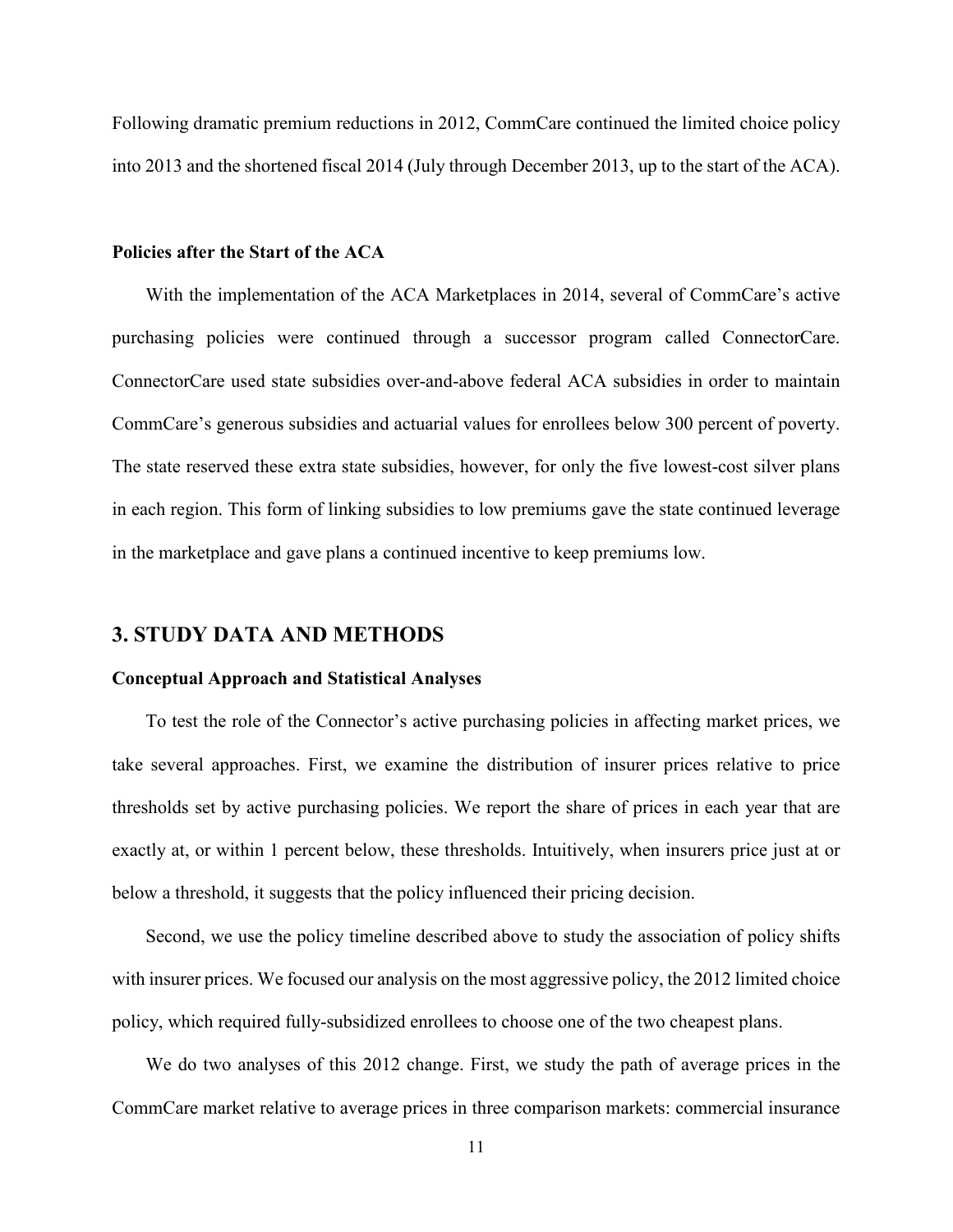in Massachusetts, Massachusetts Medicaid managed care organization prices, and national employer-sponsored insurance. We plot the path of prices in these market from 2007 to 2014 to examine this trend visually. We also implement a difference-in-differences model. Letting  $m =$ market and *t* = year, we regress prices  $(Y_{mt})$  on market fixed effects  $(\alpha_m)$ , year fixed effects  $(\beta_t)$ , and an interaction of CommCare with a dummy for post-2012  $(\delta)$ , as shown in equation (1):

$$
Y_{mt} = \alpha_m + \beta_t + \delta \cdot (CommCare_m \times t \ge 2012) + \epsilon_{mt}
$$
 (1)

In addition, we examine the distribution of prices within CommCare around the 2012 change. Conceptually, this policy creates an auction-like incentive to be one of the two cheapest plans to "win" access to the limited choice enrollees. We therefore expect this policy to lower prices and particularly to strengthen price competition at the "low end" – i.e., among insurers competing win the limited choice auction. Higher-cost insurers with little chance of being one of the two cheapest plans will have little incentive to cut prices. It is reasonable to expect a "fanning out" or increasingly bimodal distribution of prices to emerge after the 2012 policy change.

Finally, we study trends in premiums in Massachusetts' post-ACA Marketplace relative to other states. As described above, the Connector has taken a more active approach through its ConnectorCare program than most Marketplaces, which act as clearinghouses. If this active purchasing has been successful, one would expect this to translate into lower premiums and/or lower growth over time. To analyze this statistically, we draw on data on benchmark (secondcheapest) silver premiums in each state for 2014 to 2021. We plot premiums in Massachusetts relative to the median state and to 10th-lowest and 10th-highest price states in nation.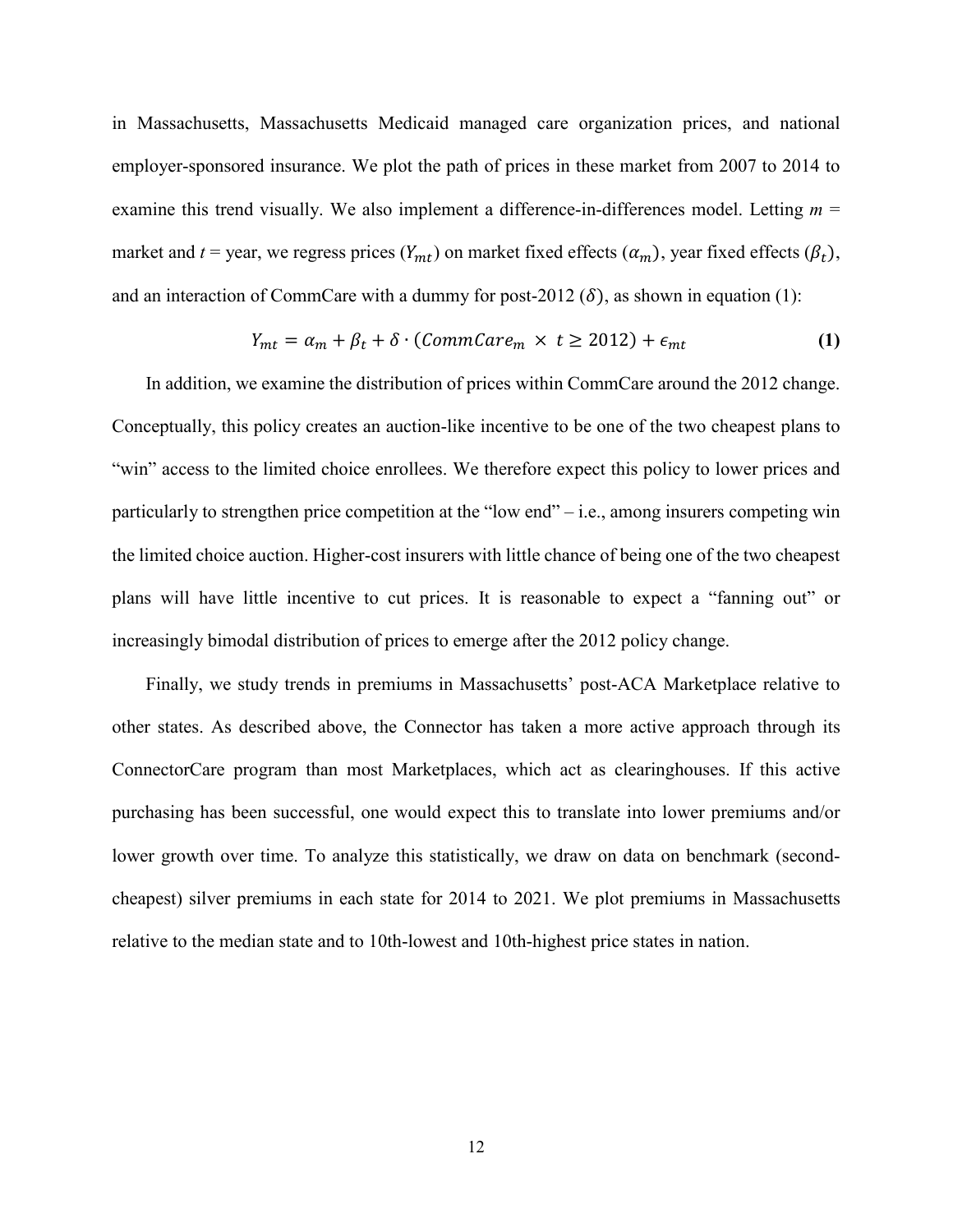#### **Data Sources**

We use historical information on premiums and policies in the Massachusetts exchange (both CommCare and the post-ACA state Marketplace) and other comparison settings. Information on policies was gleaned from public documents published by the Connector (including its annual report and board meeting materials) and from conversations with Connector staff.<sup>[9](#page-12-0)</sup>

Data on CommCare insurer premiums was gathered from publicly available reports and state contracts with insurers. To calculate enrollment-weighted average premiums (across plans, regions, and income groups), we use de-identified administrative enrollment data made available via a data use agreement with the Connector. Our research protocol was approved by the IRBs of Harvard University and the National Bureau of Economic Research.

To measure premiums in comparison settings, we draw on publicly available data sources. Specifically, the Kaiser Employer Health Benefits Survey for national employer-sponsored insurance premiums (Kaiser Family Foundation, 2017a), Massachusetts' Center for Health Information and Analysis (CHIA) for state-specific commercial insurance premiums, <sup>[10](#page-12-1)</sup> and public capitation reports for Massachusetts Medicaid managed care organizations. [11](#page-12-2) For benchmark silver premiums in the ACA Marketplaces, we use data compiled by the Kaiser Family Foundation (Kaiser Family Foundation, 2021).

<span id="page-12-0"></span> <sup>9</sup> We particularly thank Michael Norton, the Connector's Senior Advisor on Market Reforms, for his assistance in answering questions and clarifying ambiguities about CommCare's policies.

<span id="page-12-1"></span><sup>&</sup>lt;sup>10</sup> Commercial premiums data comes from the Massachusetts Center for Health Information and Analysis (CHIA). Data for 2009-14 are average pmpm premiums (net of MLR rebates) for all fully insured contracts, which come from the "Annual Report on the Performance of the Massachusetts Health Care System" for 2013, 2015 and 2016, available online at http://www.chiamass.gov/premiums/. Data for 2007 and 2008 are from two reports from the Division of Health Care Finance and Policy: "Massachusetts Health Care Cost Trends: Premiums and Expenditures" (May 2012) and "Massachusetts Health Care Cost Trends: Premium Levels and Trends in Private Health Plans: 2007-2009" (May 2011).

<span id="page-12-2"></span> $11$  Authors calculations using the MassHealth 4B Reports ("MCO Experience Review – Revenue/Expense Reports") for 2007-2014, obtained via a public records request.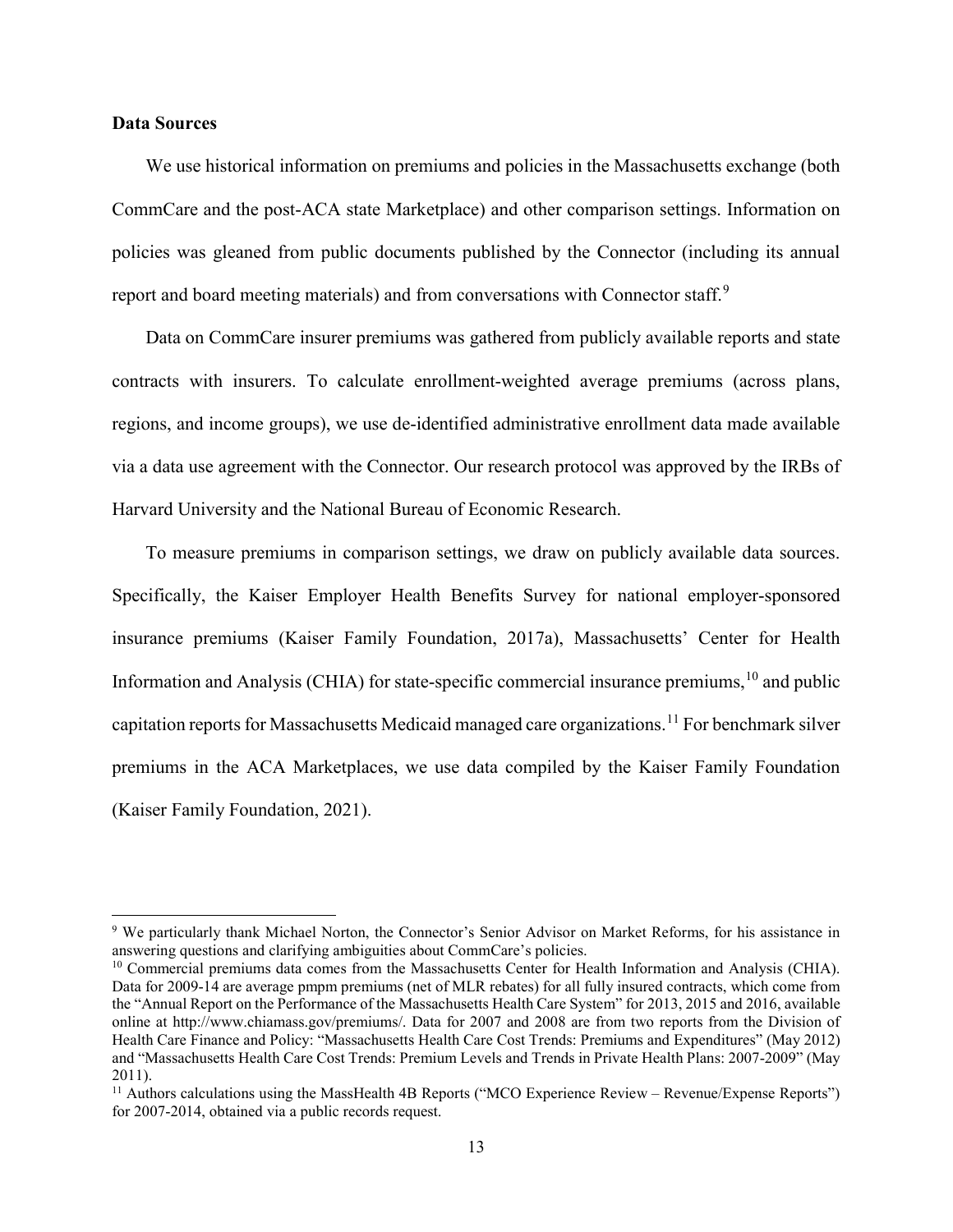#### **Limitations**

Our study is subject to several limitations. Most fundamentally, our analysis involves studying the association of policies and pricing outcomes enacted in a single state exchange. Absent an experiment that randomizes policies across markets, it is challenging to infer the exact counterfactual path that insurer prices would have followed absent the policies we study. Our analysis of prices in comparison settings provides a natural benchmark, but these settings should not be viewed as ideal control groups.

We view our results as providing suggestive evidence of the effects of active purchasing policies, rather than giving precise causal estimates. Similarly, the analysis of bunching of insurer prices just below policy targets provides evidence that these targets affected insurer pricing, but we cannot infer the magnitude of the effect. Insurers may have dropped their prices by variable amounts depending on what they would have priced their plans without the policies in effect.

Our results suggest an effect of the suite of active purchasing policies enacted by the Connector. The analysis of any one policy may not generalize to insurance markets that take a more limited approach or where the market structure is different.

Finally, our results are focused on insurance prices, but prices are just one outcome in an insurance market and plan quality also matters. Our results, therefore, not sufficient to make strong statements about enrollee or social welfare. There is likely to be a tradeoff between price and quality, and states will need to assess this tradeoff based on their individual needs and circumstances.

14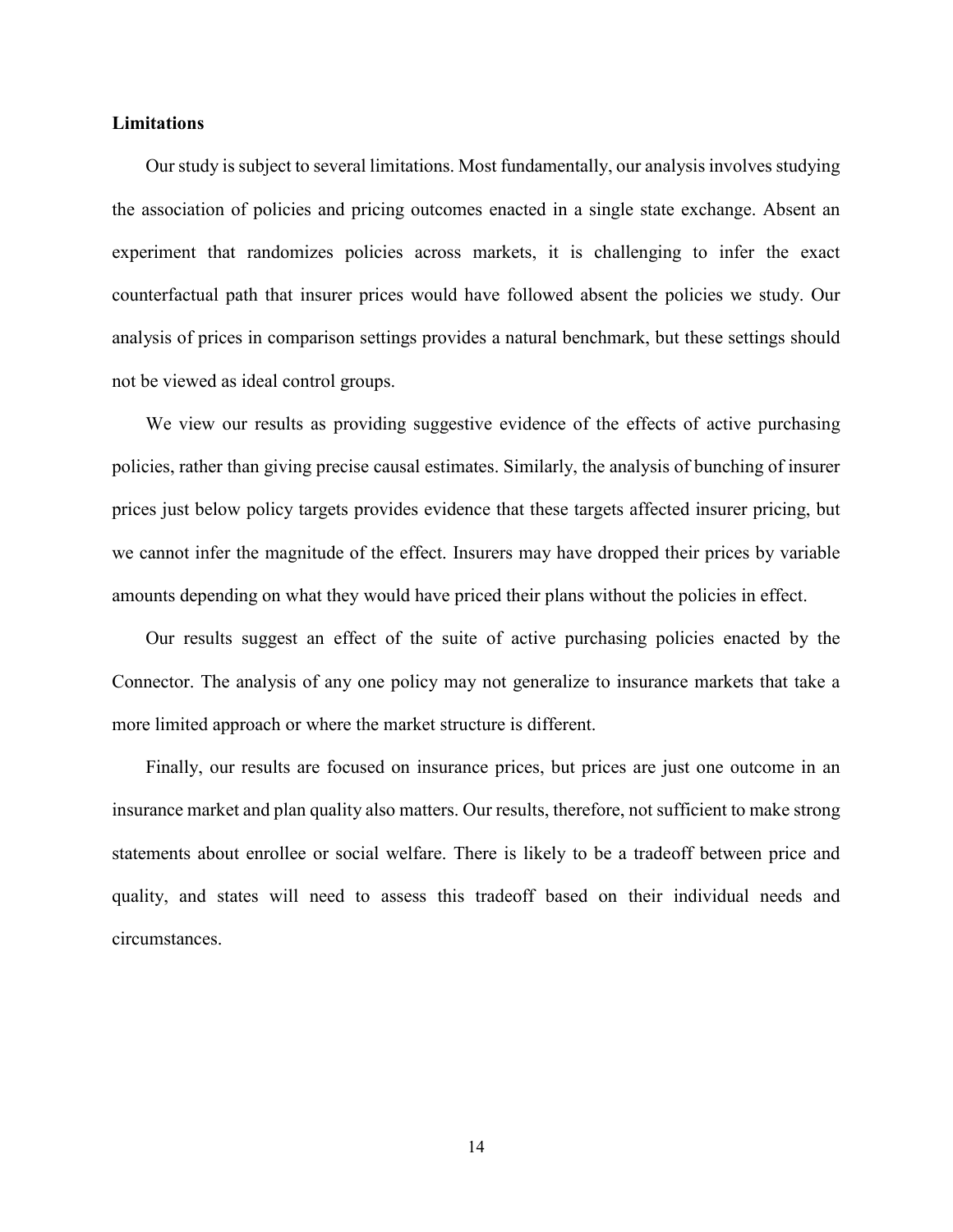#### **4. RESULTS**

#### **Prices and Competitive Policy Thresholds**

Table 2 shows the influence of active purchasing policies with target thresholds on insurer premiums. Three policies involved setting thresholds: price floors and ceilings, active open enrollment, and auto-assignment. The table shows the number of premium bids that were exactly at or within 1 percent below these thresholds.

Active purchasing thresholds appear to have influenced a large share of bids. In 2010 when insurers priced at a regional level (resulting in 23 total bids among the five insurers), 21 of these were at a policy threshold. From 2011 on, when each insurer set a single state-wide price (or five total bids per year), 3-4 of these were at a threshold. In total across all four years, 84 percent of all premium bids (32 of 38 bids) were within 1 percent of a policy threshold.<sup>[12](#page-14-0)</sup> In almost every year that a threshold existed, at least one plan bid within 1 percent of that threshold.

Most of these binding thresholds were premium ceilings and floors. But active open enrollment and auto-assignment thresholds were also binding in every year they were used. If we exclude the 18 prices set at price floors/ceilings and focus on the remaining 20 price bids, 14 of these (or 70%) were set at an active purchasing threshold for auto-assignment or the threat of active open enrollment.

A prime example is the active purchasing policy in 2012. In this year, CommCare threatened to impose active open enrollment on all insurers if three of the five insurers did not price below \$414.98 (or \$55 above the min allowed bid). While CeltiCare and Network Health cut prices aggressively to compete for the limited choice enrollees, it was unclear whether a third insurer

<span id="page-14-0"></span> $12$  Most prices are set almost exactly at a threshold, so the results are not very sensitive to the 1 percent tolerance. If we lower this leeway to 0.5%, 30 of 38 bids (or 79%) are within 0.5% of a policy threshold. See Figure 1 for additional visual evidence.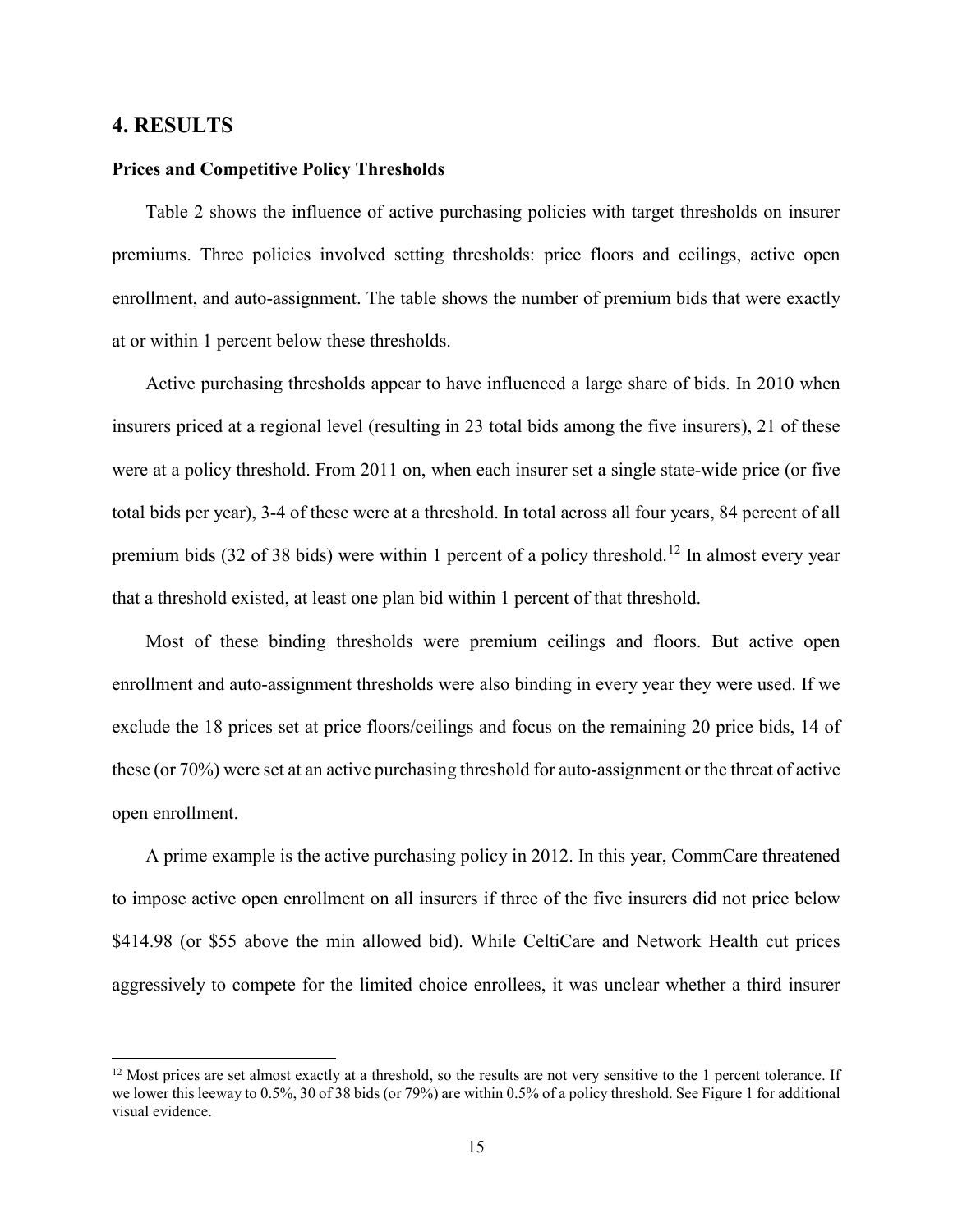would meet this target. In the end, Neighborhood Health Plan (NHP) set a premium of \$414.95, preventing active open enrollment from being invoked.

Figure 1 shows additional visual evidence on the relationship between insurer prices and policy thresholds, showing the specifics of the statistics summarized in Table 2. The graph shows that most prices were set exactly at a competitive policy threshold (indicated with vertical lines), especially in 2010 when all four active purchasing policies were in place.

### **CommCare Prices after 2012 Introduction of Limited Choice Policy**

Figure 2 plots average insurer prices in CommCare (black lines) versus comparison markets from 2007 to 2014. The trends in CommCare divide into two periods: before and after 2012, when the limited choice policy was instituted. From 2007 to 2011, prices were growing steadily in both CommCare and other markets. On an annualized basis, nominal premium growth from 2007 to 2011 was 5.2 percent per year in CommCare versus 4.3 to 5.5 percent in the three comparison settings. These growth rates were high but typical for health insurance. There was a slight dip in CommCare's prices in 2010—possibly related to the introduction of new active purchasing policies—but prices rebounded in 2011.

Starting in 2012, CommCare prices experienced a major trend break. Average prices *fell* 6.6 percent in 2012 and another 7.7 percent in 20[13](#page-15-0)—almost 14 percent over two years.<sup>13</sup> This represented a clear divergence from the other markets where prices continued to rise, albeit at a slower rate (1.1 to 3.5 percent growth per year).

Table 3 shows the results from the difference-in-differences (DD) regression that corresponds to Figure 2. Consistent with the visual evidence, the key coefficients on the interaction between

<span id="page-15-0"></span><sup>&</sup>lt;sup>13</sup> These premium reductions occured without significant changes in plan benefits or actuarial value.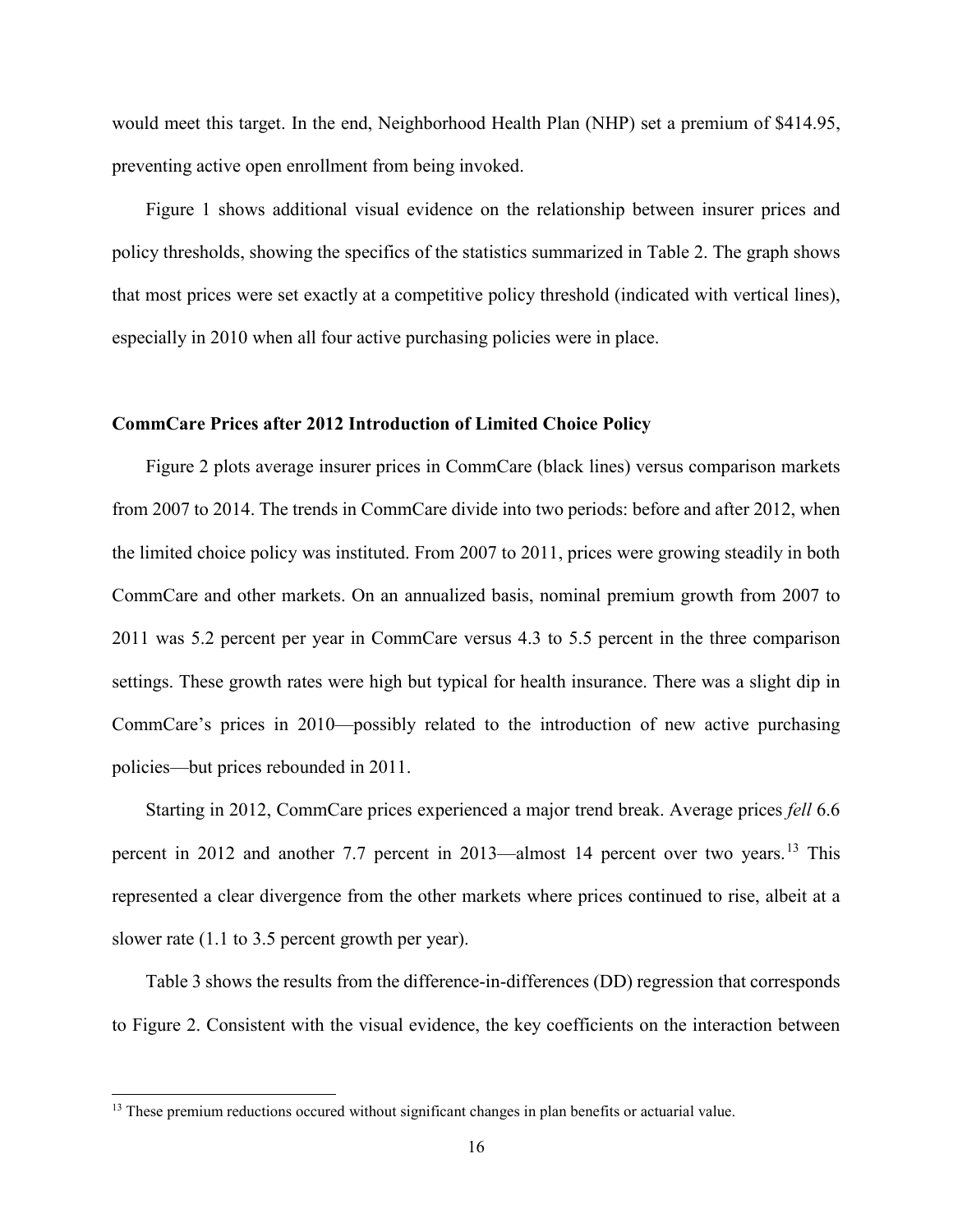CommCare and post-2012 indicator(s) are negative and statistically significant. The pooled DD estimate in column (1) indicates that CommCare prices were \$68.49 per month lower in the post-2012 period than comparison markets (statistically significant at the 1 percent level). This is a 16 percent reduction relative to CommCare's premium in 2011. Column (2) shows results from a richer model that interacts CommCare with individual year dummies for 2012 to 2014. These estimates suggest reductions that rise from \$37.52 per month (or 9 percent) in 2012 to \$82 to \$86 (or 20 percent) in 2013 to  $14$ .

This sharp decline is remarkable for health insurance markets in which premiums nearly always rise. The 20 percent premium reduction in 2013 translates to major savings for the state of Massachusetts—about \$1,000 per member-year or about \$200 million in total.

#### **Distribution of CommCare Insurer Prices**

Figure 3 shows the premiums for each of the five insurers underlying the overall trends. In the years up to 2010 when insurers set multiple premiums (by region and demographics), the graph shows enrollment-weighted averages; for 2011 and following, the single premium set by each insurer is shown. The graph also shows price ceilings and floors in applicable years.

From 2007 to 2009, premiums varied substantially across insurers and rose across the board. With the start of more aggressive active purchasing in 2010, this variation narrowed, and several insurers cut premiums from 2009. In addition, a new insurer (CeltiCare, owned by the national company Centene) entered the market with a low-price strategy. These forces led to an overall average premium decline of 2 percent. The graph suggests that the new premium ceiling likely played a role, though other thresholds may also have been important.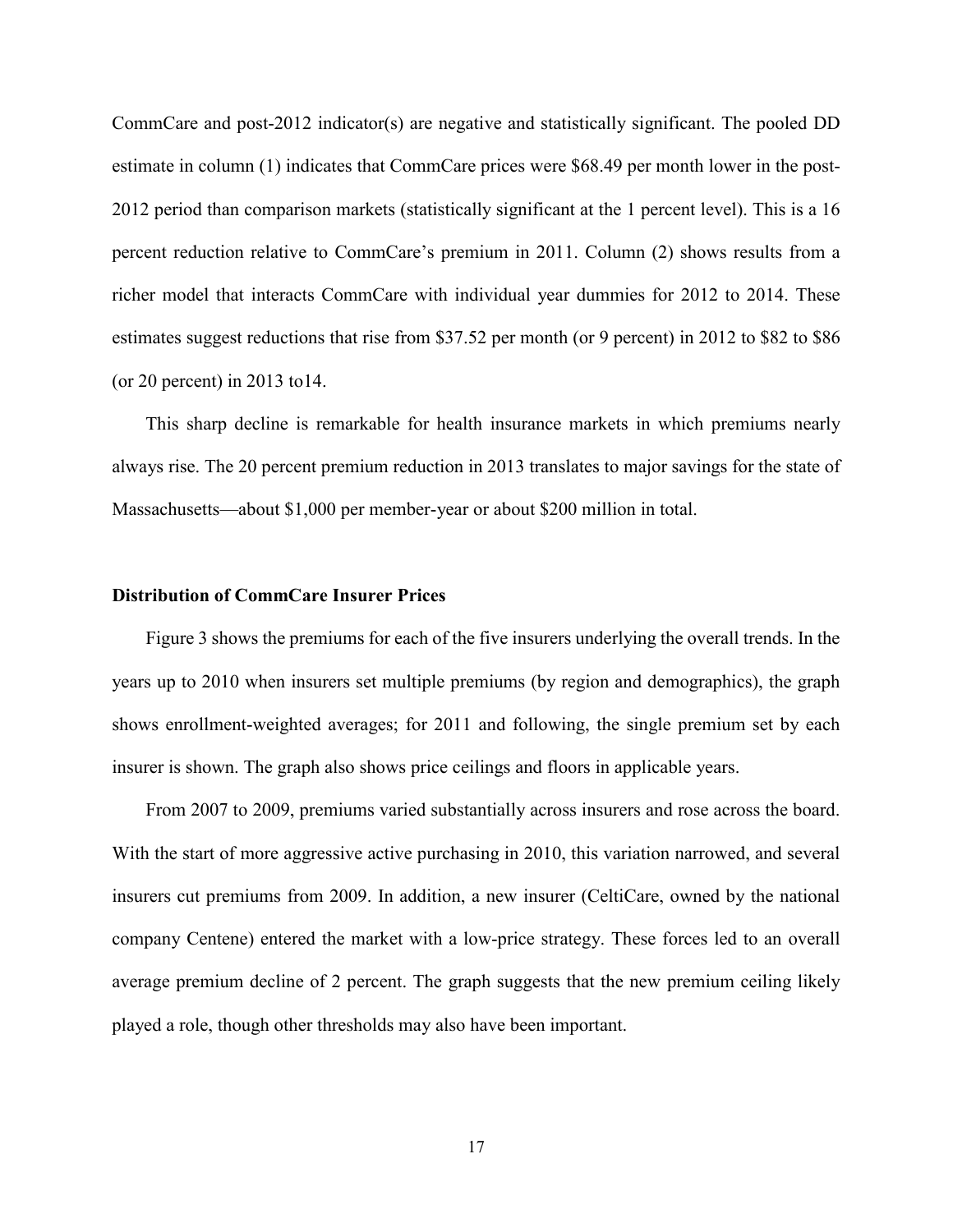After premium increases in 2011, there were major shifts in 2012 and 2013. In 2012, Network Health and CeltiCare competed aggressively to be the lowest price and "win" access to the population facing limited choice. Both cut premiums by more than 10 percent and priced at the minimum allowed level. Meanwhile, the other insurers maintained relatively high premiums, particularly BMC HealthNet which priced at the ceiling.

Because of their much lower prices and access to limited choice enrollees, Network Health and CeltiCare grew sharply, with their combined market share rising from 38 percent at the end of 2011 to 62 percent at the end of 2012. Other insurers lost market share, particularly BMC whose share fell by almost half (from 34 to 18 percent). Thus, the market-level premium decline of 6.6 percent was driven by both the large premium cuts by Network Health and CeltiCare and the shift in market share towards these low-price plans. A simple decomposition suggests that about 60 percent of the overall premium decrease came from plan-level changes (holding fixed 2011 shares), while the remaining 40 percent came from the shift in market shares.

Facing such a large loss of membership, BMC in 2013 reversed course and cut its monthly premium by over \$100 (or 22 percent) down to the lowest level among all plans. As a result, its market share rebounded back to 42 percent at the end of 2013, restoring its status as the largest plan. Figure 3 shows that this premium cut by BMC (and the resulting shift in market shares) was the main driver of the overall average premium decrease in 2013.

#### **Analysis of ACA Marketplace Premiums**

Figure 4 shows the path of benchmark (second-lowest) silver premiums from 2014 to 2021 for Massachusetts and for the national average (with bars shown for the range from the 10th highest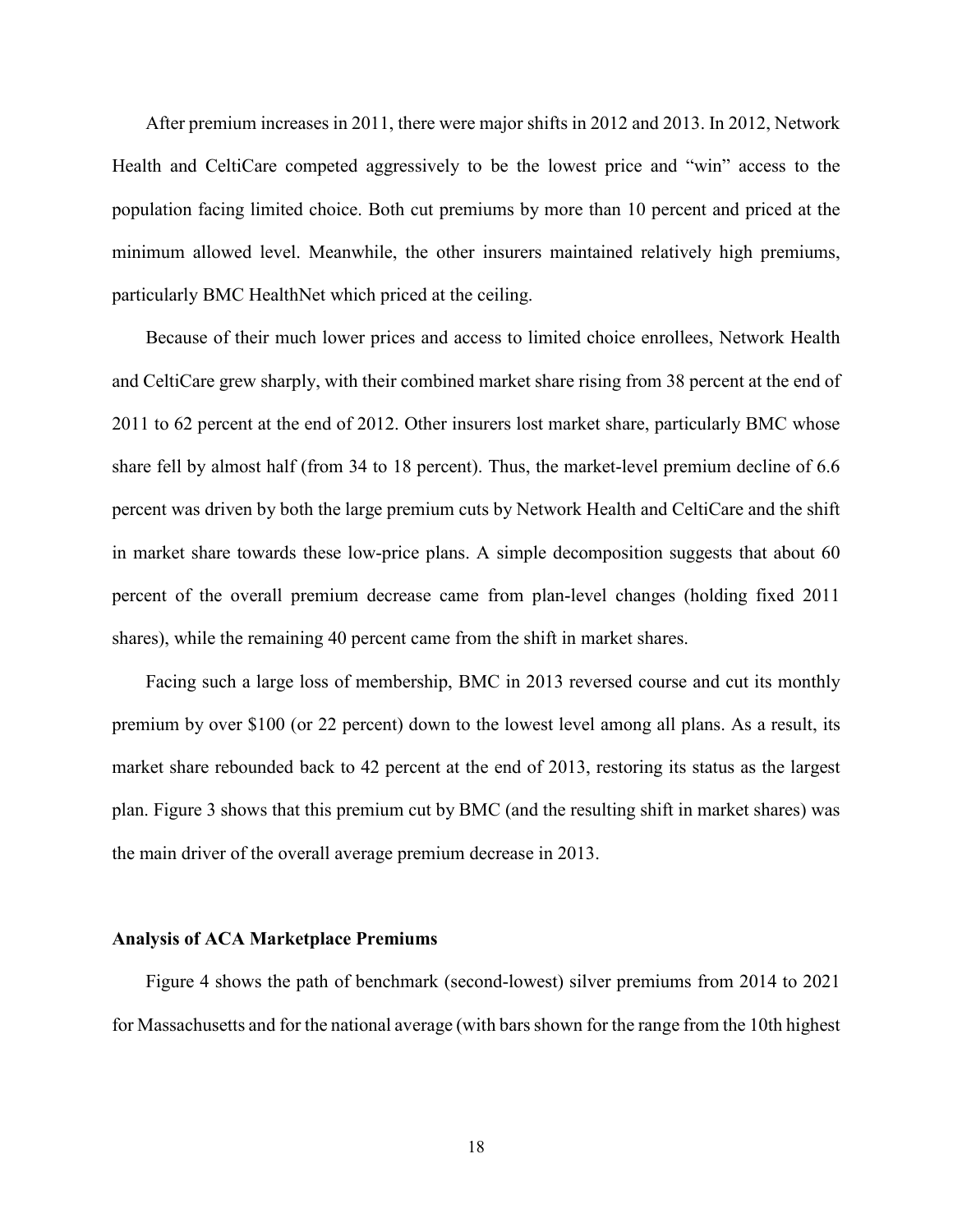and to 10th lowest state in each year).<sup>[14](#page-18-0)</sup> The graph shows the divergence path of premiums in Massachusetts versus the rest of the nation. Benchmark premiums in Massachusetts declined slightly (by 1 to 3 percent per year) from 2014 to 2017, with the growth rate in each year statistically different from the average other state.

Although premiums spiked in 2018 (largely due to the termination of cost-sharing reduction subsidies and silver-loading adopted by the Massachusetts exchange (Levitt, Cox, & Claxton, 2017)), Massachusetts' 26 percent growth was less than the 34 percent growth in the national average. From 2017-2020, Massachusetts maintained the second or third lowest benchmark silver premiums of any state in the country. It fell to the eighth-lowest price state in 2021, as Massachusetts experienced premium growth while other state exchanges continued a process of stabilizing after the turmoil of 2017-18.

Furthermore, unlike many ACA Marketplaces, the Connector, on net, has not lost insurers. The ConnectorCare program currently has five participating insurers, the same number that participated in CommCare.

## **5. DISCUSSION**

ACA Marketplaces face continued premium increases and new political instability that forces policymakers to confront tradeoffs in price, coverage, and quality. In this paper, we identify policies that use government's regulatory and purchasing power to shape incentives and increase competition—expanding the toolkit in a strategy known as "active purchasing." We proceed to describe active purchasing policies employed by Massachusetts both before and after the ACA and

<span id="page-18-0"></span><sup>&</sup>lt;sup>14</sup> Post-ACA premiums are not directly comparable to pre-ACA CommCare premiums because the actuarial values are different. ACA premiums are for a 70% AV plan, while we estimate that CommCare plans had an average AV of 97%.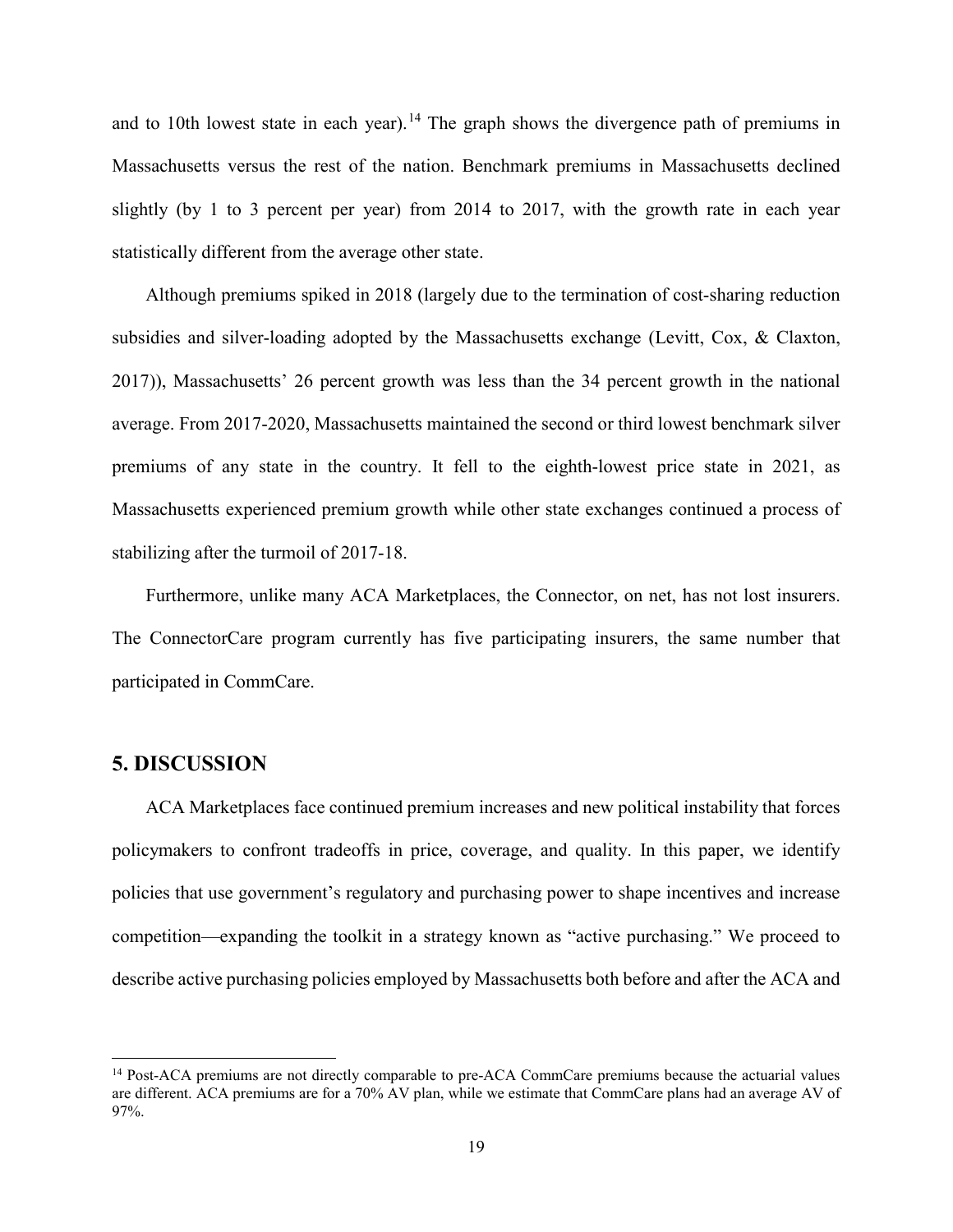show evidence that these policies contributed to remarkable and durable premium reductions over time.

Our observational evidence suggests that Massachusetts' 2012 limited choice policy played a large role in stoking competition and lowering prices. The other active purchasing policies likely exerted an additional effect, as evidenced by plans' tendency to "bunch" prices at policy thresholds. By sustaining its own state subsidies, Massachusetts was able to continue to exert competitive pressure and preserve the gains made from 2010 to 2014 through the early years of the ACA. The Connector's premium growth since 2015 has been much slower than for the typical state exchange, and it now has some of the lowest benchmark premiums in the nation.

Active purchasing policies may affect premiums through multiple channels. Consider, for instance, the additional state subsidies for lower-income enrollees used since 2015 in the Massachusetts ConnectorCare program. These may lead to lower market average premiums in several ways. First, they encourage insurers to set lower premiums, since the add-on subsidies are targeted to the cheapest plans in each market. Second, they encourage consumers to select these lower-premium plans, which are differentially subsidized. Finally, by making insurance cheaper, they encourage more low-income enrollees to participate in the market. Past evidence from Massachusetts suggests that additional enrollees are likely to be younger, healthier, and lowercost, resulting in a healthier risk pool and lower average costs (Finkelstein, Hendren, & Shepard, 2018).

Together, our results suggest the potential role of active purchasing policies for ACA exchanges to boost competition and lower premiums. Underlying active purchasing is the idea that "letting the market work" may not always be the best policy for health insurance. Health insurance is subject to market failures. The best-known market failure is adverse selection—which is why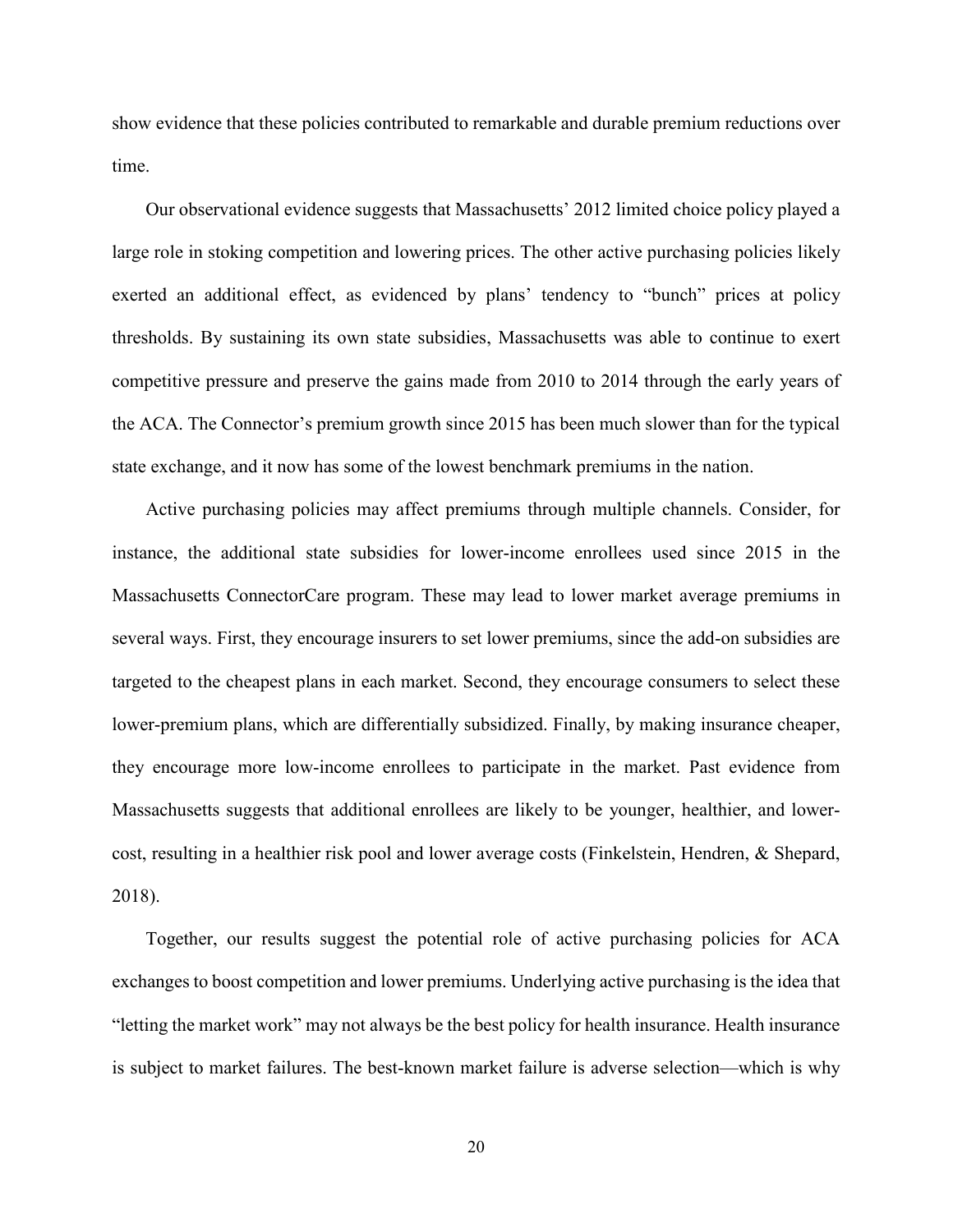even clearinghouse ACA exchanges use policies such as benefit regulation, subsidies, and risk adjustment. But another market failure is lack of competition, an issue that has become increasingly relevant for the ACA marketplaces. Previous research has confirmed that insurance markets with fewer insurers and less competition lead to higher prices over time (Gaynor, Ho, & Town, 2015). While many states try simply to recruit new insurers to their marketplace, our research supports the hypothesis that active purchasing can strengthen competitive incentives, even without expanding the number of insurance competitors (Frank & McGuire, 2017). Moreover, the experience of the Massachusetts Connector—with its changing but stable number of competitors—shows that regulators may wish to think beyond just how to *recruit* insurers and consider how to shape the market's incentives to deliberately *attract* competitive entrants.

Policymakers should be aware that stoking such competition may have tradeoffs. By standardizing many dimensions of the insurance product, such as its benefits and cost sharing, the Connector and other ACA marketplaces encouraged firms to compete on price. Another dimension firms can compete on, however, is their provider network. Massachusetts, like many states, exhibits large variation in provider's prices for healthcare services (Office of the Attorney General Martha Coakley, 2010; Seltz, Auerbach, Wrobel, & Pervin, 2016). As Massachusetts introduced new active purchasing policies, increased competition may have increased the incentive for plans to narrow and differentiate their hospital networks. Previous research indicates expensive "star" hospitals, such as Massachusetts General Hospital and Brigham & Women's Hospital, were especially likely to be excluded (Shepard, 2021). Today, only one ConnectorCare plan covers these hospitals, and that plan is owned by the hospitals' parent company. Ultimately, excluding expensive star providers was a key part of how insurers cut costs.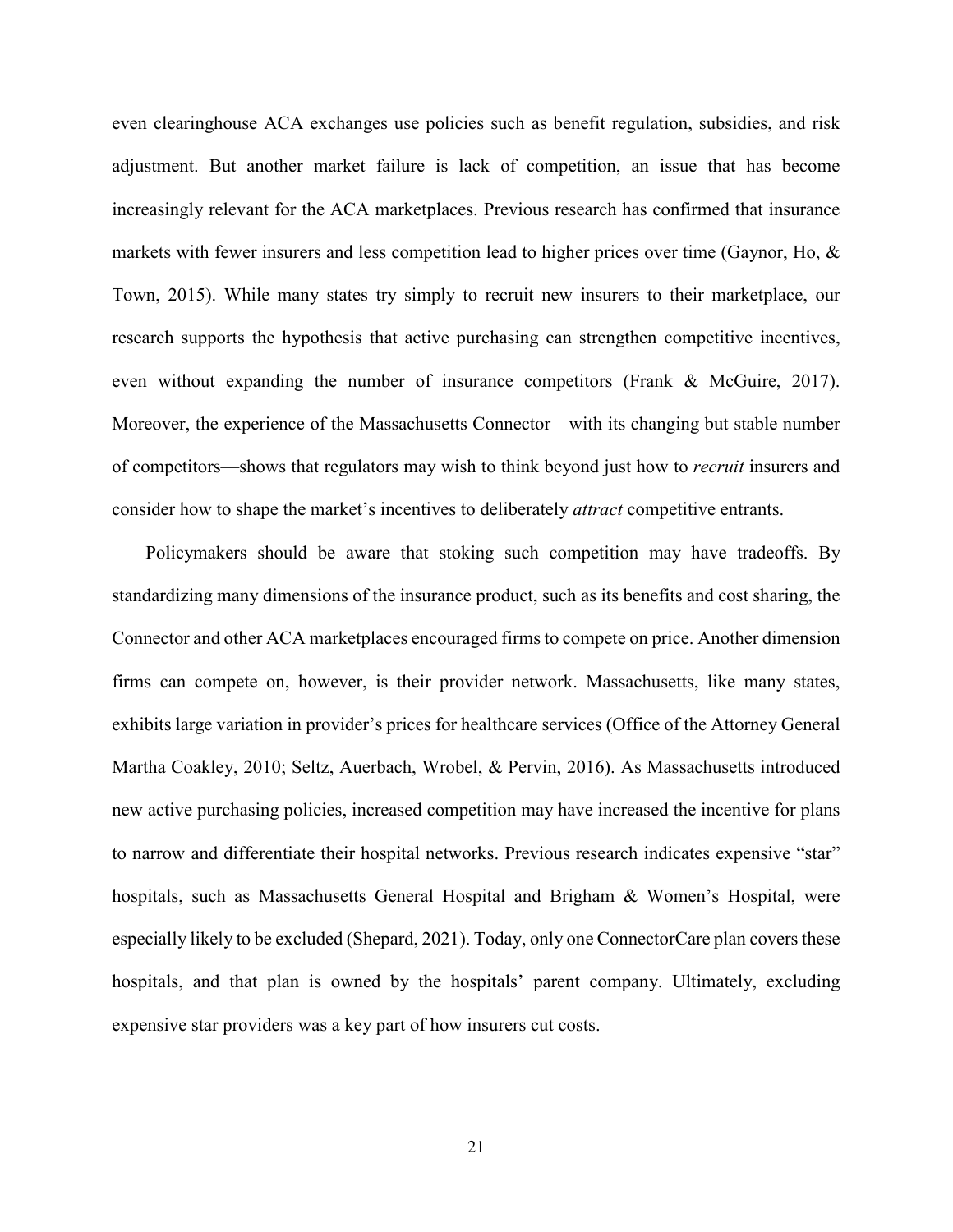The Massachusetts Connector demonstrates the potential of active purchasing to spur competition in subsidized insurance markets. As exchanges around the country confront the same budgetary pressures that the Connector has faced, policymakers could employ similar policies to create competition, control costs, and maintain coverage. Moreover, the lessons from the Connector apply similarly to Medicare Advantage markets and state Medicaid programs, which essentially subsidize insurance coverage through commercial insurers and Managed Care Organizations. Additional research is needed to delineate the effects of individual active purchasing policies. Further research should also investigate what market characteristics might be unique to Massachusetts, and how policies might be adapted to other states.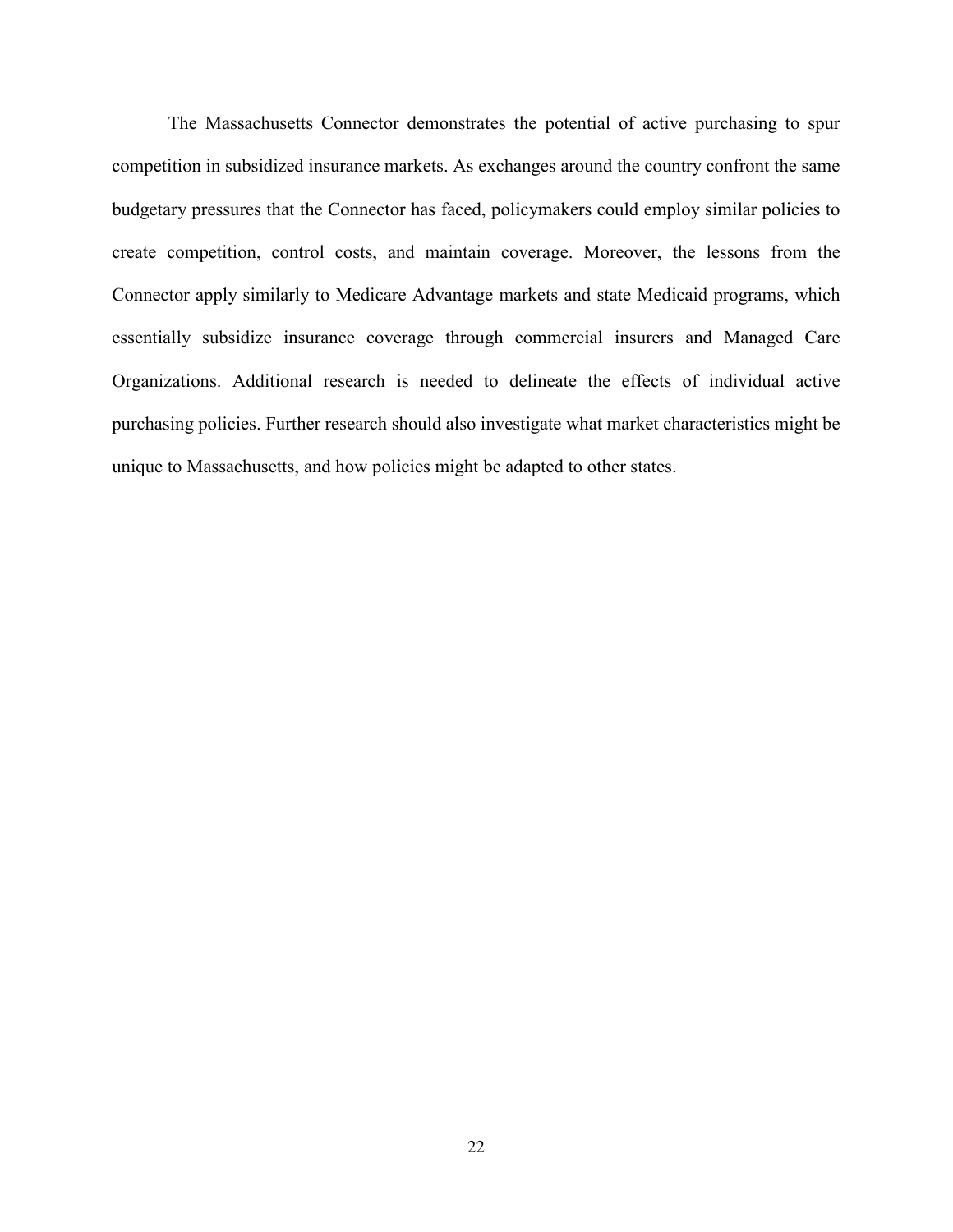## **REFERENCES**

- Bingham, A., Cohen, M., & Bertko, J. (2018, July 11). National vs. California Comparison: Detailed Data Help Explain The Risk Differences Which Drive Covered California's Success. Retrieved July 13, 2018, from https://www.healthaffairs.org/do/10.1377/hblog20180710.459445/full/
- Corlette, S., Alker, J., Touschner, J., & Volk, J. (2011). *The Massachusetts and Utah Health Insurance Exchanges: Lessons Learned*. Washington, DC: Georgetown University Health Policy Institute. Retrieved from https://www.rwjf.org/en/library/research/2011/03/the-massachusetts-and-utahhealth-insurance-exchanges.html
- Corlette, S., & Volk, J. (2011). *Active Purchasing for Health Insurance Exchanges: An Analysis of Options*. Washington, DC: Georgetown University Health Policy Institute & National Academy of Social Insurance. Retrieved from https://www.nasi.org/research/2011/active-purchasing-healthinsurance-exchanges-analysis-option
- Ericson, K. M. M., & Starc, A. (2015). Pricing regulation and imperfect competition on the massachusetts health insurance exchange. Review of Economics and Statistics, 97(3), 667-682.
- Enthoven, A. C. (1993). The History and Principles of Managed Competition. *Health Affairs*, *12*(suppl 1), 24–48. https://doi.org/10.1377/hlthaff.12.Suppl\_1.24
- Finkelstein, A., Hendren, N., & Shepard, M. (2018). Subsidizing Health Insurance for Low-Income Adults: Evidence from Massachusetts. *Working Paper*, 67.
- Frank, R. G., & McGuire, T. G. (2017). Regulated Medicare Advantage And Marketplace Individual Health Insurance Markets Rely On Insurer Competition. *Health Affairs*, *36*(9), 1578–1584. https://doi.org/10.1377/hlthaff.2017.0613
- Gaynor, M., Ho, K., & Town, R. (2014). *The Industrial Organization of Health Care Markets* (Working Paper No. 19800). National Bureau of Economic Research. https://doi.org/10.3386/w19800
- Griffith, K., Jones, D. K., & Sommers, B. D. (2018). Diminishing Insurance Choices In The Affordable Care Act Marketplaces: A County-Based Analysis. *Health Affairs*, *37*(10), 1678–1684. https://doi.org/10.1377/hlthaff.2018.0701
- Gruber, J. (2011). Massachusetts points the way to successful health care reform. *Journal of Policy Analysis and Management*, *30*(1), 184–192. https://doi.org/10.1002/pam.20551
- Holtz-Eakin, D. (2011). Does Massachusetts's Health Care Reform Point To Success With National Reform? *Journal of Policy Analysis and Management*, *30*(1), 178–184. Retrieved from http://www.jstor.org/stable/40961590
- Kaiser Family Foundation. (2017a, September 19). 2017 Employer Health Benefits Survey. Retrieved July 17, 2018, from https://www.kff.org/health-costs/report/2017-employer-health-benefits-survey/
- Kaiser Family Foundation. (2021). Marketplace Average Benchmark Premiums. Retrieved July 17, 2018, from https://www.kff.org/health-reform/state-indicator/marketplace-average-benchmarkpremiums/.
- Kamal, R., Shoaibi, C., Kaplun, B., Semanskee, A., & Levitt, L. (2017, August 10). An Early Look at 2018 Premium Changes and Insurer Participation on ACA Exchanges. Retrieved July 17, 2018, from https://www.kff.org/health-reform/issue-brief/an-early-look-at-2018-premium-changes-andinsurer-participation-on-aca-exchanges/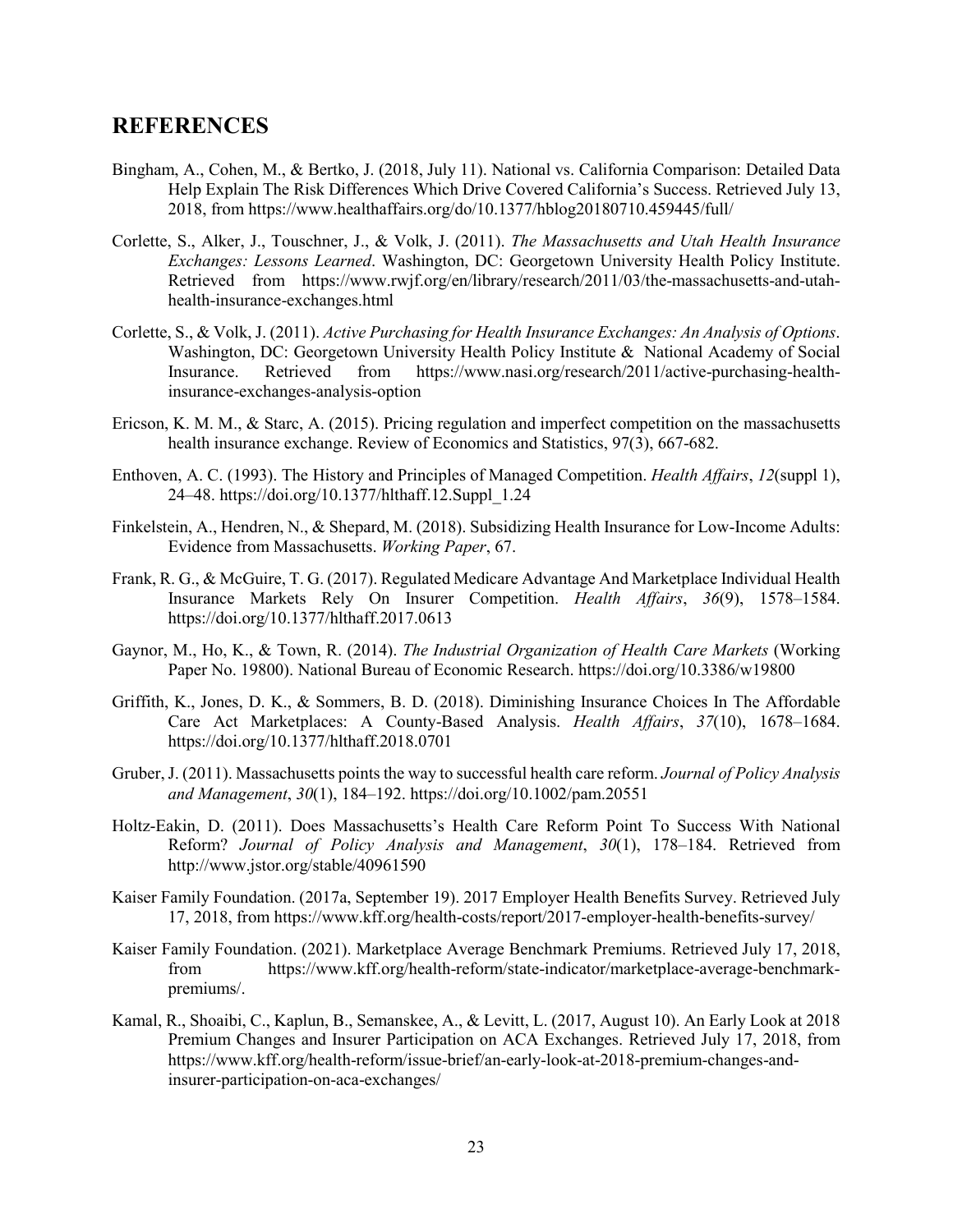- Krinn, K., Karaca-Mandic, P., & Blewett, L. A. (2015). State-Based Marketplaces Using 'Clearinghouse' Plan Management Models Are Associated With Lower Premiums. *Health Affairs*, *34*(1), 161–169. https://doi.org/10.1377/hlthaff.2014.0627
- Levitt, L., Cox, C., & Claxton, G. (2017, April 25). The Effects of Ending the Affordable Care Act's Cost-Sharing Reduction Payments. Retrieved July 19, 2018, from https://www.kff.org/healthreform/issue-brief/the-effects-of-ending-the-affordable-care-acts-cost-sharing-reductionpayments/
- McDonough, J. E., Rosman, B., Phelps, F., & Shannon, M. (2006). The Third Wave Of Massachusetts Health Care Access Reform. *Health Affairs*, *25*(6), w420–w431. https://doi.org/10.1377/hlthaff.25.w420
- McGuire, T. G., & Van Kleef, R. C. (2018). *Risk Adjustment, Risk Sharing and Premium Regulation in Health Insurance Markets: Theory and Practice*. Academic Press.
- Mechanic, R. E., Altman, S. H., & McDonough, J. E. (2012). The New Era Of Payment Reform, Spending Targets, And Cost Containment In Massachusetts: Early Lessons For The Nation. *Health Affairs*, *31*(10), 2334–2342. https://doi.org/10.1377/hlthaff.2012.0338
- Office of the Attorney General Martha Coakley. (2010). *Examination of Health Care Cost Trends and Cost Drivers: Report for Annual Public Hearing Under G.L. c. 118G, § 6 1⁄2*. Massachusetts. Retrieved from https://www.mass.gov/files/documents/2016/08/vn/2010-hcctd-full.pdf
- Robinson, J., Lee, P., & Goldman, Z. (2015, October 2). Whither Health Insurance Exchanges Under The Affordable Care Act? Active Purchasing Versus Passive Marketplaces. Retrieved July 13, 2018, from https://www.healthaffairs.org/do/10.1377/hblog20151002.050940/full/#one
- Seltz, D., Auerbach, D., Wrobel, M., & Pervin, A. (2016, May 12). Addressing Price Variation In Massachusetts. Retrieved December 7, 2018, from https://www.healthaffairs.org/do/10.1377/hblog20160512.054840/full/
- Semanskee, A., Claxton, G., & Levitt, L. (2017, November 14). How Premiums Are Changing In 2018. Retrieved July 17, 2018, from https://www.kff.org/health-reform/issue-brief/how-premiums-arechanging-in-2018/
- Semanskee, A., Claxton, G., Long, M., & Kamal, R. (2017, November 10). Insurer Participation on ACA Marketplaces, 2014-2018. Retrieved July 17, 2018, from https://www.kff.org/health-reform/issuebrief/insurer-participation-on-aca-marketplaces/
- Shepard, M. (2016). *Hospital Network Competition and Adverse Selection: Evidence from the Massachusetts Health Insurance Exchange* (Working Paper No. 22600). National Bureau of Economic Research. https://doi.org/10.3386/w22600
- Weissman, J. S., & Bigby, J. (2009). Massachusetts Health Care Reform Near-Universal Coverage at What Cost? *New England Journal of Medicine*, *361*(21), 2012–2015. https://doi.org/10.1056/NEJMp0909295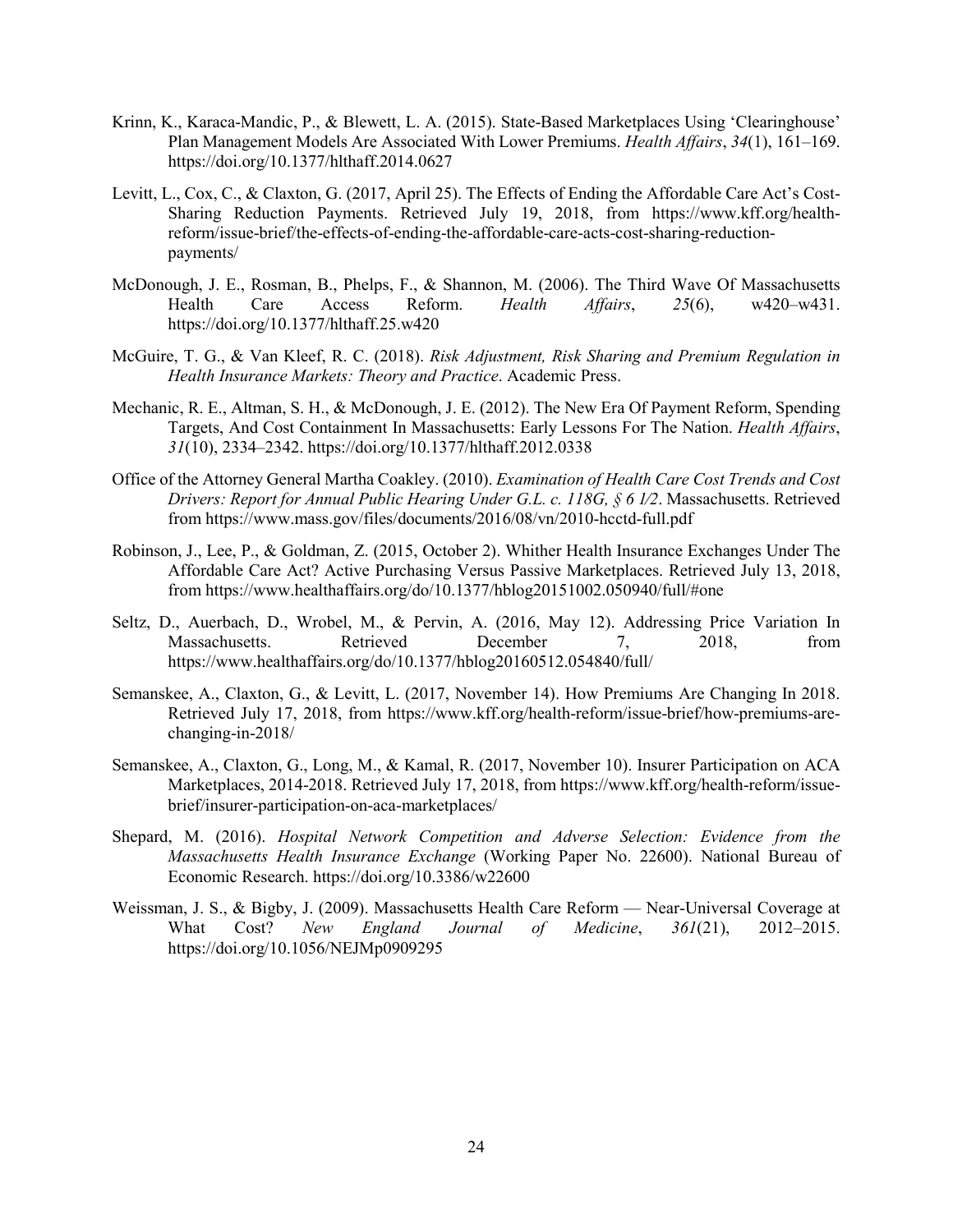# **Tables and Figures**

#### Auto-Assignment (2007-2010) Limited Choice (2012-2014) 2014 2009 2010 2007 2008 2011 2012 2013 Threat of Active Enrollment (2010 & 2012-13) Pricing Range (2010-2014) **Auto-Assignment** New members in the fully subsidized group (below 100% of poverty) who did not actively select a plan were auto-assigned, with larger shares going to the lowestprice plans. **Threat of Active Enrollment** If invoked, current members who failed to make an active plan selection during open enrollment would be auto-assigned to the cheapest plan. Plans could prevent this from taking effect by setting prices below target levels. From FY2010 to FY2014, the Connector implemented fixed maximum and **Pricing Range** minimum bounds on the bidding range. **Limited Choice** New members in the fully subsidized group (below 100% of poverty) could only choose the cheapest two plans in their region.

## **Table 1.** CommCare Active Purchasing Timeline.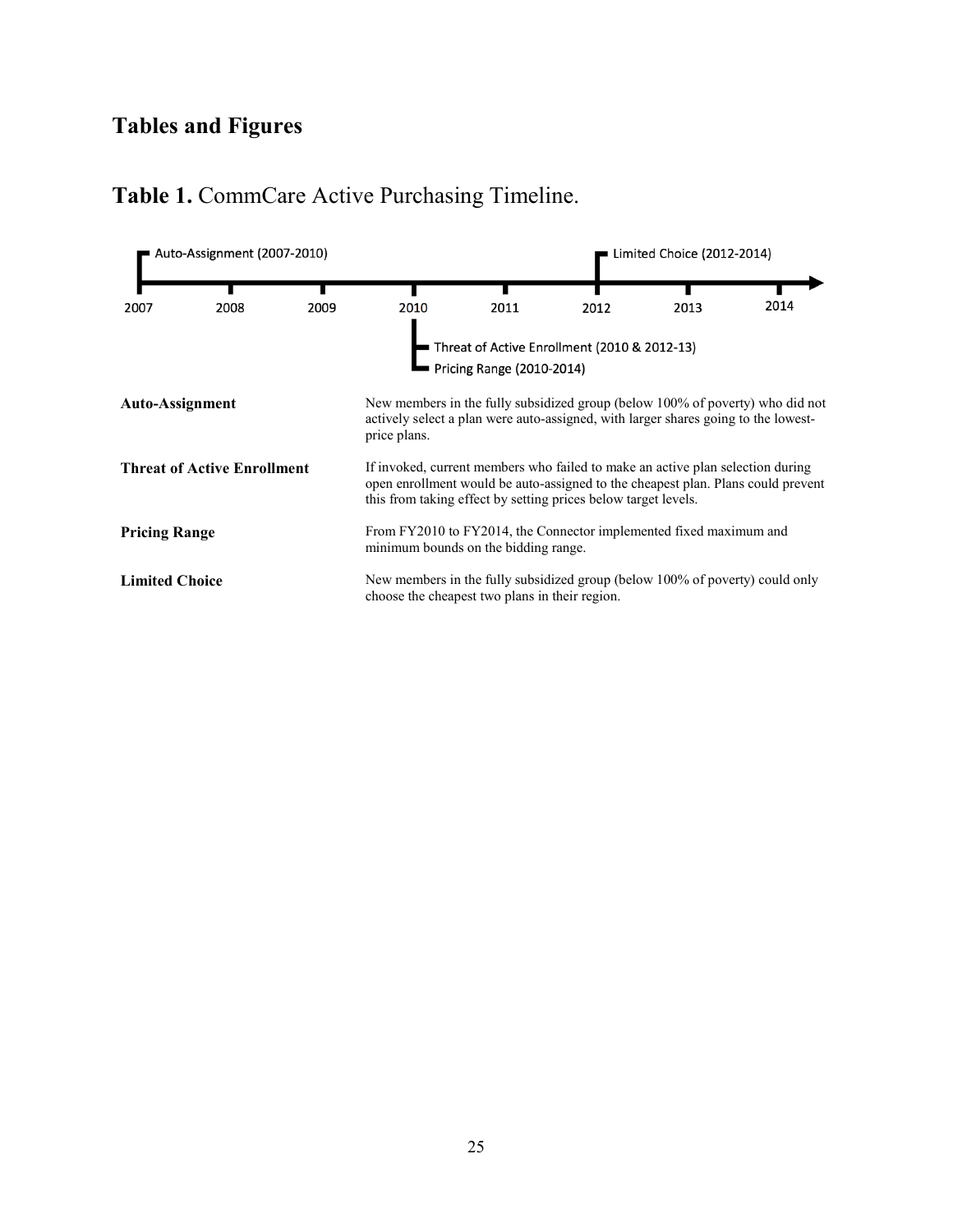|                                                   | <b>Fiscal Year</b> |                  |                |               |
|---------------------------------------------------|--------------------|------------------|----------------|---------------|
|                                                   | 2010               | 2011             | 2012           | 2013          |
| Total number of prices set                        | 23                 | 5                | 5              | 5             |
| Number of prices at a policy<br>threshold (share) | 21<br>$(91\%)$     | $(80\%)$         | 4<br>$(80\%)$  | 3<br>$(60\%)$ |
| Breakdown, by policy:                             |                    |                  |                |               |
| Price ceiling                                     | 1                  | 4                |                | 2             |
| Price floor                                       | 8                  | $\boldsymbol{0}$ | $\overline{2}$ | n/a           |
| Active open enroll. threshold                     | 4                  | n/a              |                | 1             |
| Auto-assignment threshold                         | 8                  | n/a              | n/a            | n/a           |

## **Table 2.** Conformity of prices and active purchasing policy thresholds

*Notes:* Share of total number of bids in parentheses. The Connector required that bids be within predefined thresholds in order for plans to qualify for various policies. We determined bids to be at the threshold if it was exactly at the threshold or within 1 percent below it. In 2010, insurers set one price per region, resulting in 23 total prices (five insurers x five regions, with one insurer not participating in two regions). In 2011, the Connector simplified its bidding structure so that each insurer submitted one price for the entire state. Across 2010-2013, 84 percent of bids were within 1 percent of an active purchasing policy threshold. N/A (not applicable) signifies years when a policy was not in effect. *Source:* Connector procurement reports, fiscal years 2010-2013.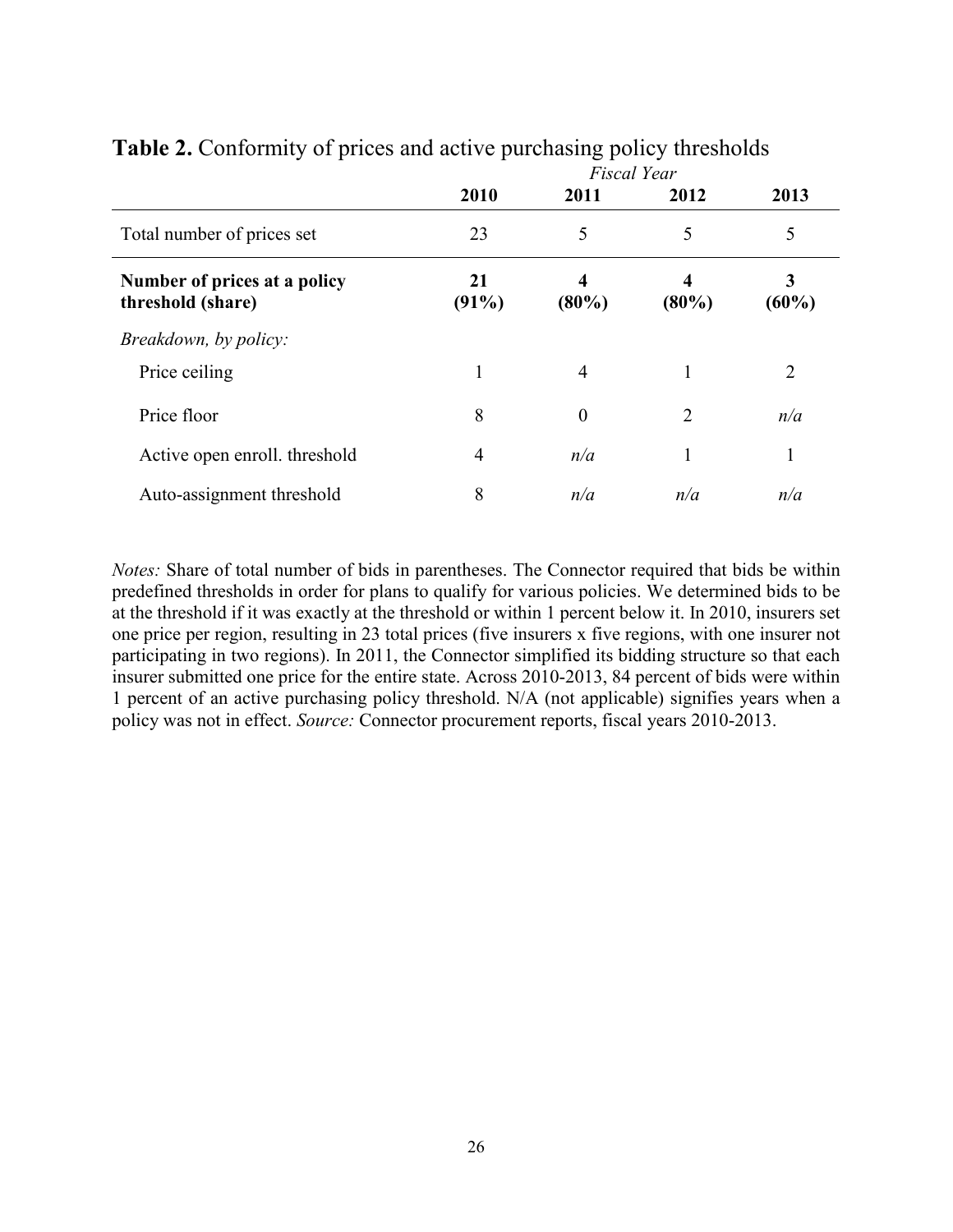| <b>TABLE 3</b>              | <b>Outcome Variable: Price (\$ per month)</b> |                         |  |  |
|-----------------------------|-----------------------------------------------|-------------------------|--|--|
|                             | (1)                                           | (2)                     |  |  |
| <i>Variables</i>            | Coeff. (std. error)                           | Coeff. (std. error)     |  |  |
| <b>CommCare x Post 2012</b> | $-68.49$ $(14.11)$ **                         |                         |  |  |
| <b>CommCare x 2012</b>      |                                               | $(6.58)$ **<br>$-37.52$ |  |  |
| <b>CommCare x 2013</b>      |                                               | $-82.00$ $(10.04)$ **   |  |  |
| <b>CommCare x 2014</b>      |                                               | $-85.96$ (11.98) **     |  |  |
| <b>Year Dummies</b>         | X                                             | X                       |  |  |
| <b>Market Dummies</b>       | X                                             | X                       |  |  |
| Constant                    | $350.1(5.335)$ **                             | 350.1 (5.641)<br>$***$  |  |  |
| Observations                | 31                                            | 31                      |  |  |
| R-squared                   | 0.934                                         | 0.958                   |  |  |

**Table 3.** Difference in difference analysis of CommCare prices after 2012 Limited Choice policy, 2007-2014.

*Notes:* This figure shows regression analysis of the data presented in Figure 1. CommCare premiums are for the relevant state fiscal year (July-June). Robust standard errors in parentheses. \*\* p<0.01, \* p<0.05. Prices in dollars per month. *Source:* Same as Figure 1.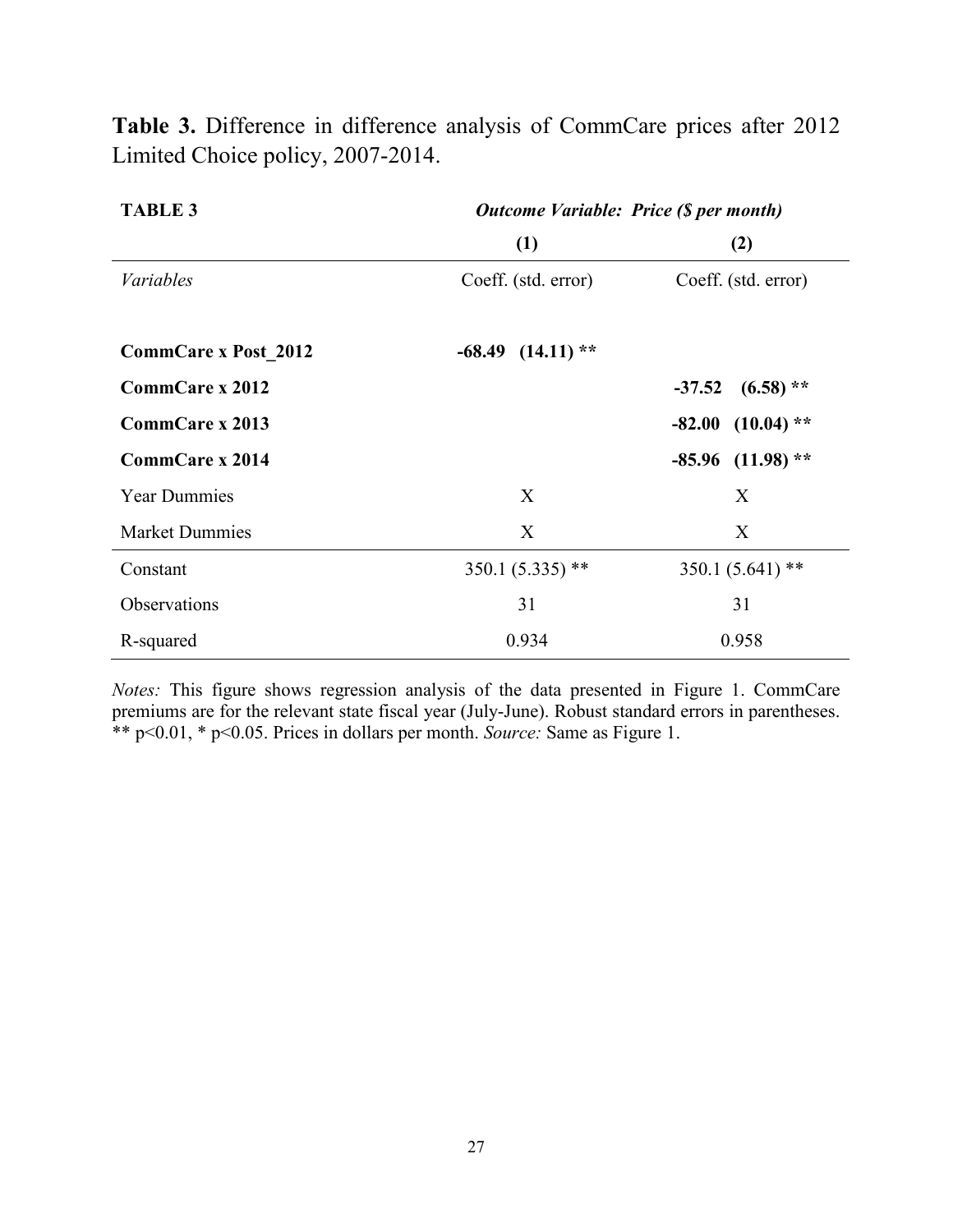

## **Figure 1.** Insurer Prices and Active Purchasing Policy Thresholds

**Note:** The figure shows insurer prices and active purchasing policy thresholds over the 2010-2013 period for CommCare. In 2010, insurer prices were set at a regional level, resulting in 23 price bids across the five insurers. From 2011-13, each insurer set a single statewide price. Active purchasing policy thresholds are indicated with vertical lines, and the relevant policy and value is labeled.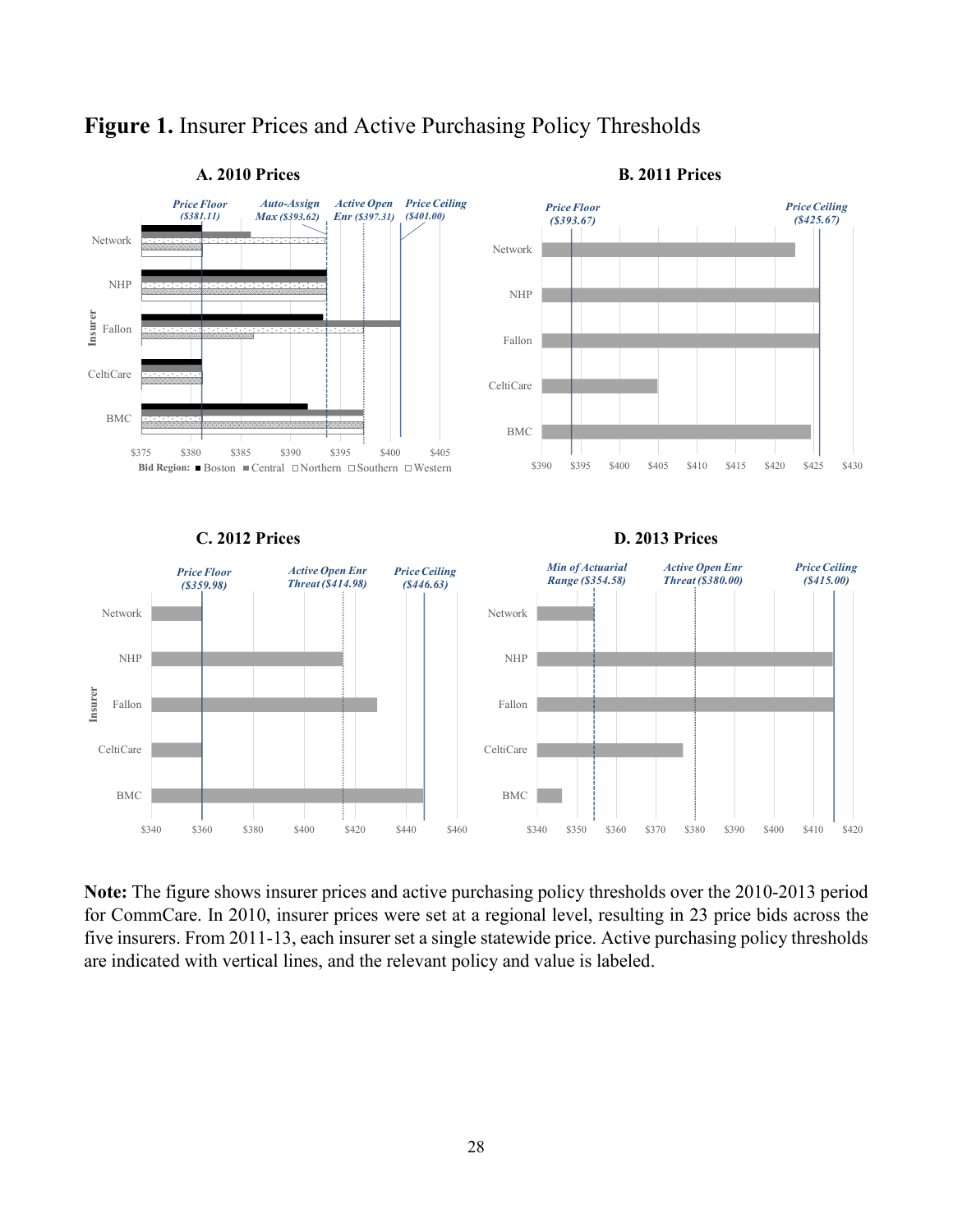

**Figure 2.** Average Monthly Prices of Insurance: CommCare and Other Insurance Markets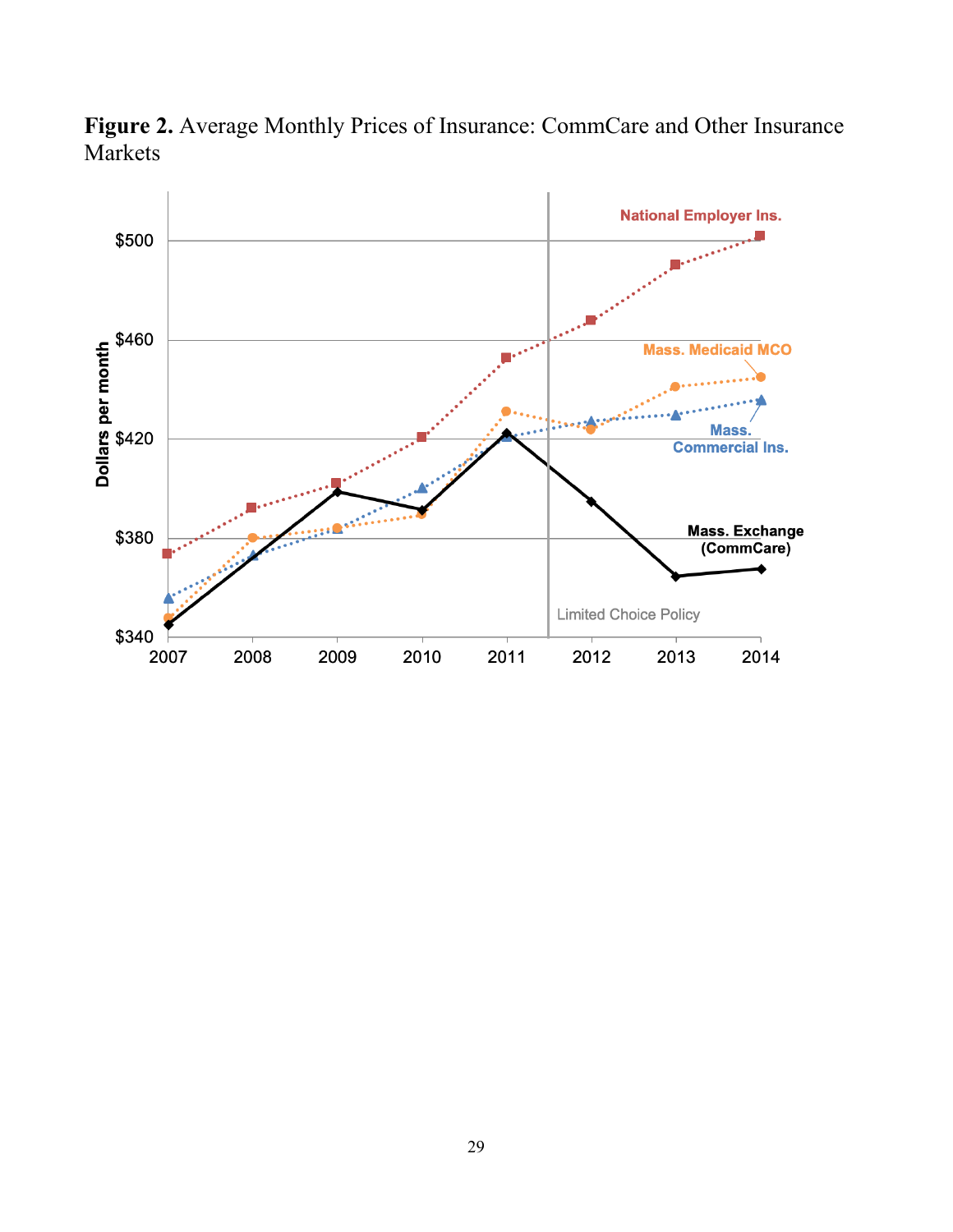

**Figure 3.** CommCare Insurer Premiums, Fiscal Years 2007 - 2014.

*Notes:* Prices reflect state-wide average (enrollment weighted) premiums. Black bars represent price ceilings and floors during years when price regulations were in effect. *Source:* Connector procurement reports, fiscal years 2007 – 2014.